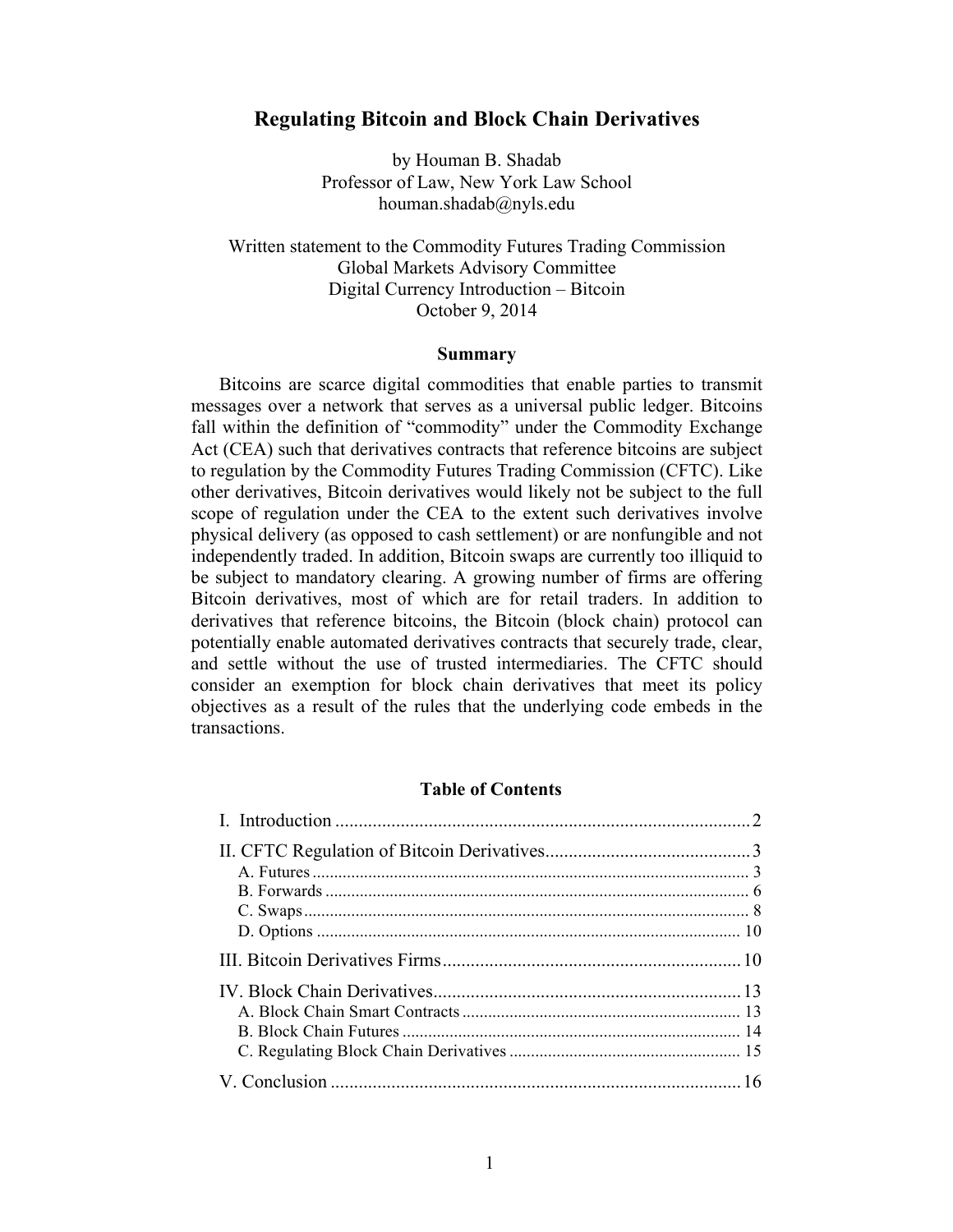### I. INTRODUCTION

Bitcoins are scarce digital commodities that enable parties to transmit messages over a network that serves as a universal public ledger. This ledger, also known as the block chain, records the messages and is a common feature of all cryptocurrencies, so named because they use computational methods that securely transmit messages. Software developers are currently creating applications that use bitcoins to enable transactions that are automated, disintermediated (peer to peer), and secure. These transactions are often referred to "smart contracts" and are designed to take the form of decentralized exchange not reliant upon intermediaries such as banks, exchanges, or dealers.

As a reflection of its value and multifaceted nature, bitcoins are not just an input to innovative software applications. To date, the most common use of Bitcoin messages has been for trade—to transfer bitcoins from one person to another in exchange for fiat currency or for goods and services. For this reason, Bitcoin is commonly (and narrowly) viewed as a digital currency or payment mechanism.

When used as a means of exchange, the rate of exchange between units of bitcoin and fiat currencies has been volatile, as shown in the following figure:



**Figure 1: Bitcoin Price in U.S. Dollars, Nov. 2013 to Oct. 7, 2014**

Due to the price volatility of bitcoins, firms are developing derivatives so that merchants, payment processors, and others that accept or hold bitcoins can reduce their exposure to its price risk. Firms are also developing Bitcoin derivatives for two other reasons common to many types of derivatives: (1) to enable parties to speculate on prices, and (2) to enable parties to invest in bitcoins without actually holding bitcoins (known as a synthetic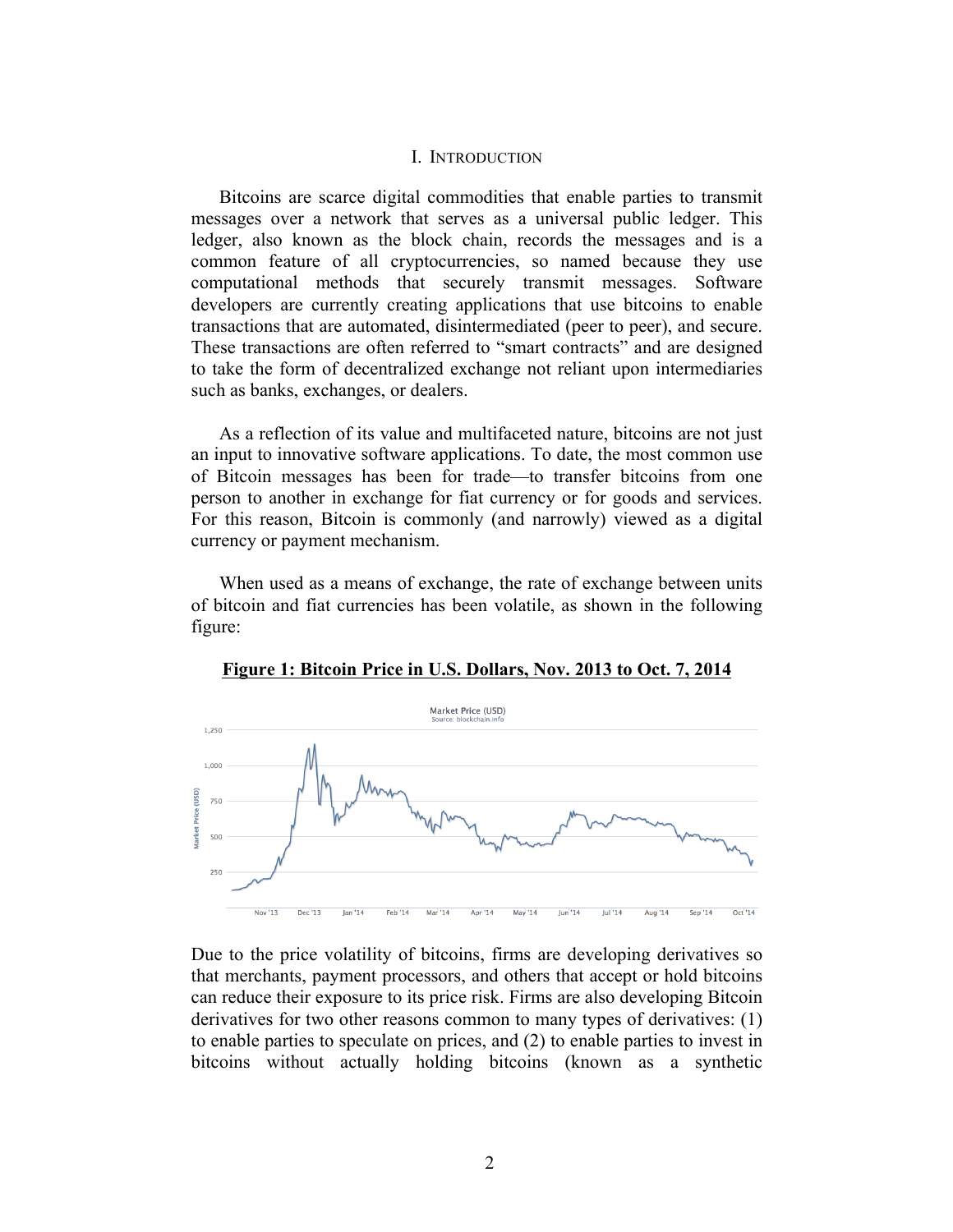investment). Without Bitcoin derivatives, merchants that accept bitcoins for payment typically immediately sell the bitcoins they receive to eliminate their exposure to price risk. This activity perversely reduces the price of Bitcoin the more it is adopted by merchants. But with Bitcoin derivatives, merchants are far more likely to hold the bitcoins they receive as payments, thereby causing the price of Bitcoin to be less volatile and better reflect its value to market participants.

This statement first discusses regulatory issues and framework applicable to derivatives that reference  $Bitcoin<sup>1</sup>$ . It next surveys the growing number of firms that offer Bitcoin derivatives. Finally, this statement considers derivatives that are transacted through the underlying Bitcoin block chain protocol and considers how they should be regulated.

#### II. CFTC REGULATION OF BITCOIN DERIVATIVES

Bitcoin derivatives may take the form of futures, forwards, swaps, and options. Most of these derivatives are subject to regulation by the Commodity Futures Trading Commission (CFTC) pursuant to the Commodity Exchange Act  $(CEA)^2$ . The CFTC regulates futures and swaps markets to protect buyers and sellers of derivatives, and other participants in the derivatives markets, from fraud, market manipulation, abusive practices, and systemic risk. <sup>3</sup> Bitcoin derivatives would likely not be subject to the full scope of regulation under the CEA to the extent such derivatives involve physical delivery (as opposed to cash settlement) or are nonfungible and not independently traded. In addition, Bitcoin swaps are currently too illiquid to be subject to mandatory clearing.

### A. Futures

In a futures contract, one party agrees to deliver an underlying asset or its cash-equivalent to another at a later time at a pre-specified price.<sup>4</sup> A party concerned with Bitcoin prices decreasing would take the "short" position in a futures contract and agree to sell Bitcoin at a specific price. For example, on January 1st one party may agree to sell 1 bitcoin on February 1st for \$800. This agreement would lock in a bitcoin-to-dollar exchange rate of 0.00125 bitcoins, or BTC. A company that owns or expects to be paid in bitcoins, and is concerned about the value of bitcoins dropping against the dollar, would be protected against that risk. On the other hand, if bitcoins became more valuable after January 1st, the futures contract would still require the buyer to sell at what would be below-market prices.

Futures are standardized with respect to all terms except for price. They specify the underlying asset, the amount of the asset to be exchanged, the place and month for delivery, and the price.<sup>5</sup> The CFTC defines a future as "[a]n agreement to purchase or sell a commodity for delivery in the future"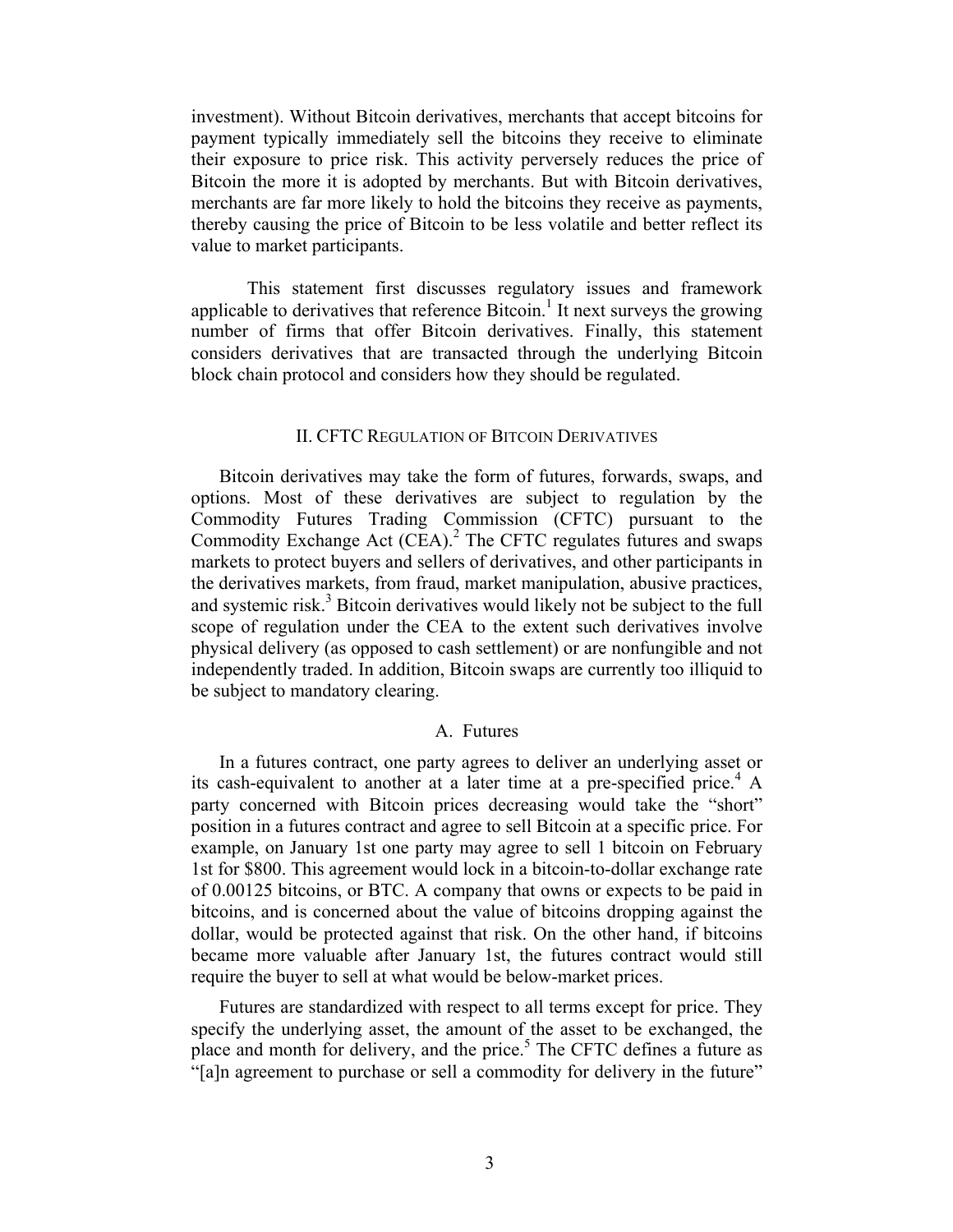in which the price is determined at the outset of the agreement.<sup>6</sup> With few exceptions, the definition of commodity is defined broadly to include all agricultural products and "all services, rights, and interests . . . in which contracts for future delivery are presently or in the future dealt in."<sup>7</sup> The CEA categorizes commodities into one of three categories: "agricultural commodities" such as soybean and wheat,<sup>8</sup> "excluded commodities" which are made up of financial interests such as prices and price indices, interest rates, and currencies,<sup>9</sup> and a catch-all category of "exempt commodities" that includes energy interests, precious metals, and measurable events such as the weather.<sup>10</sup> The following figure illustrates these categories of commodities:



**Figure 2: Categories of Regulated Commodities**

The CFTC also distinguishes commodities based upon whether they are financial or nonfinancial in nature.<sup>11</sup> Another distinction is between tangible commodities (such as crops and currencies) and intangible commodities (such as price indices, pollution allowances, and contractual rights).<sup>12</sup>

Commodity futures are subject to the CEA and regulated by the CFTC and entities that have self-regulatory responsibilities, including futures exchanges and the National Futures Association. Under the CEA, futures may only be traded on regulated exchanges.<sup>13</sup> Accordingly, trading a futures contract requires an account with a futures exchange and compliance with the exchange's requirements such as posting collateral when entering the contract (initial margin) and paying more collateral if the market value of the contract decreases (variation margin). Trading futures often takes place through an intermediary known as a futures commission merchant.

The CEA categorizes regulated futures exchanges as a type of designated contract market that are required to comply with 23 "core principles."<sup>14</sup> These principles effectively require exchanges to establish and enforce rules to protect customers, prevent fraud and manipulation,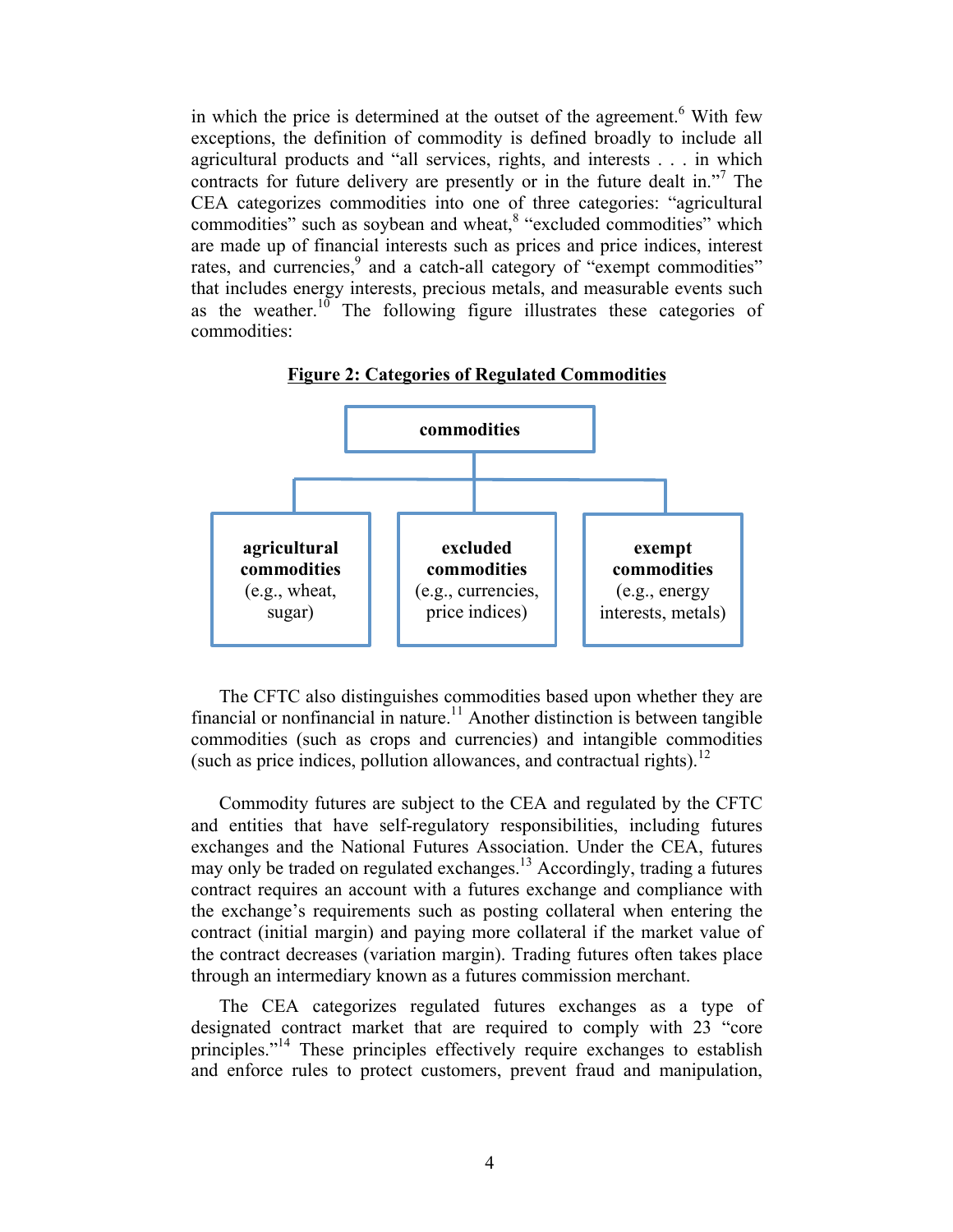maintain and disclose records, and maintain fair and orderly markets by, for example, enforcing position limits.<sup>15</sup> Regulated exchanges are available to ordinary retail investors.<sup>16</sup> In addition, other futures market intermediaries are required to register with the CFTC and are subject to wide ranging regulation. These intermediaries include futures commission merchants (that serve the function of brokerages), $17$  introducing brokers, $18$  commodity pool operators,<sup>19</sup> and commodity trading advisers.<sup>20</sup> The CEA and CFTC regulation impose a wide variety of requirements on these intermediaries, including obligations involving disclosure, reporting, recordkeeping, ethical requirements, protection of customer funds, and capital requirements.<sup>21</sup>

Although bitcoins fall under the CEA's definition of commodity, it is unclear what category of commodity they fall under. Bitcoins may be categorized as an excluded commodity if they are viewed as being a type of currency or other financial interest. A means of payment is certainly one use for bitcoins. On the other hand, there are several reasons why bitcoins should be categorized as an exempt commodity. First, bitcoins may be viewed as being similar to precious metals because they are limited in supply, capable of being physically delivered (at least in a digital sense), and obtained through the computational equivalent of physical mining. In addition, like metals, bitcoins are a capital good because they are used to produce other goods and services such as digital assets and contracts.<sup>22</sup> Second, the CFTC classifies intangible commodities as exempt commodities "if ownership of the commodity can be conveyed in some manner and the commodity can be consumed.<sup>323</sup> Bitcoins may accordingly be viewed as intangible exempt commodities because, even though bitcoins are digital, they can be owned and "consumed" in the sense of being spent (or traded). Finally, bitcoins may be categorized as an exempt commodity because commodities that fail to meet the definition of an agricultural commodity or an excluded (financial) commodity are classified as exempt commodities.<sup>24</sup> Classifying bitcoins as exempt commodities and not as excluded (currency) commodities would be consistent with the approaches taken by U.S. Treasury Department's Financial Crimes Enforcement Network and the Internal Revenue Service. 25

Accordingly, despite the unique nature of bitcoins, they fall within the definition of commodity for the purposes of futures regulation. Whether bitcoins are classified as excluded or exempt commodities may have regulatory implications for Bitcoin swaps and for contracts sold to retail investors $^{26}$ 

Any futures contract referencing bitcoins will thus be subject to the full scope of regulation under the CEA. At a minimum, this means that Bitcoin futures must be traded on existing regulated exchanges such as the Chicago Mercantile Exchange. Otherwise, any platform that offers Bitcoin futures would have to come into compliance with the wide-ranging and costly regulation required by the CEA for regulated futures exchanges.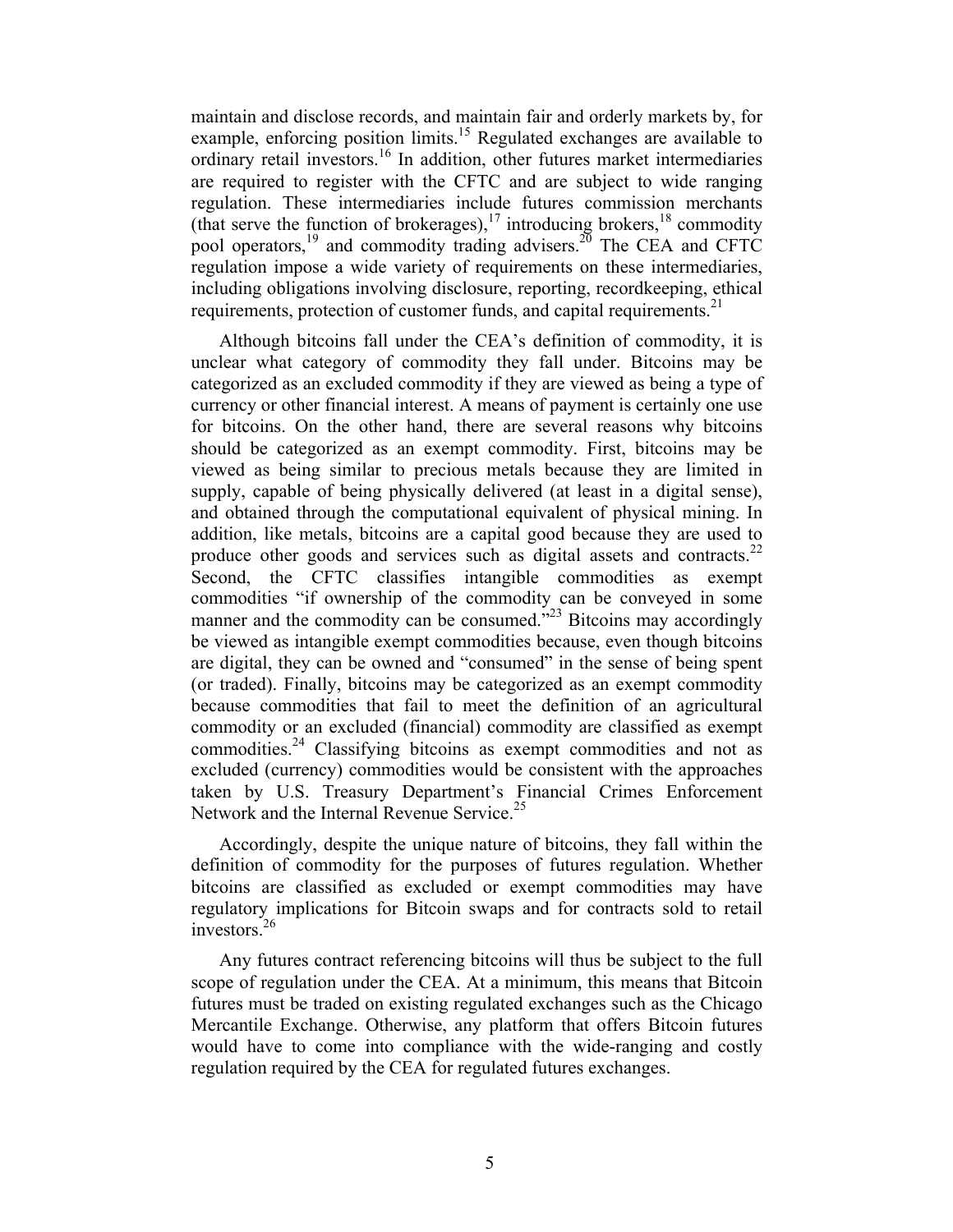#### B. Forwards

A forward is a contract whereby parties agree to trade an asset at a later date at a price specified in the present.<sup>27</sup> For example, a contract where an oil refiner pays an oil producer to deliver oil at a specific time in the future and at a specific price is a forward contract.<sup>28</sup> In contrast to futures, forwards are negotiated to the specific risks and other terms that parties are concerned about and do not trade on centralized exchanges.

Importantly, forward contracts are excluded from CFTC regulation.<sup>29</sup> The court in *CFTC v. Erskine* summarized the policy rationale behind the forward exclusion:

The purpose of [the] "cash forward" exception [to CFTC regulation] is to permit those parties who contemplate physical transfer of the commodity to set up contracts that . . . reduce the risk of price fluctuations, without subjecting the parties to burdensome regulations. These contracts are not subject to the CFTC regulations because those regulations are intended to govern only speculative markets; they are not meant to cover contracts wherein the commodity in question has an "inherent value" to the transacting parties. $30$ 

The forward exclusion originated in permitting farmers and crop buyers to lock in a price without being subject to a legislative scheme intended to curb "excessive speculation and price manipulations occurring on the grain *futures* markets,<sup>331</sup> but not the grain markets themselves.<sup>32</sup> The forward exclusion applies not to price speculators, but to parties for whom the commodity has "inherent value;" that is, to those that actually use underlying commodity for commercial purposes.<sup>33</sup>

However, the distinction between a futures and a forward is not defined by statute or regulation and may be unclear. Accordingly, courts have adopted various approaches to determine whether parties are unlawfully using off-exchange futures contracts disguised as unregulated forwards.

Traditionally, the distinction between futures and forwards turns on an analysis of the totality of the circumstances surrounding the contracts in question. Under this approach, some of the main differences between futures and forwards are that forwards are non-standardized, do not trade on an exchange, and, perhaps most importantly, are intended by the parties to physically deliver the commodity as opposed to a cash settlement of the market versus contract price difference.<sup> $34$ </sup> In the words of the CFTC, the "primary purpose of a forward contract is to transfer ownership of the commodity and not to transfer solely its price risk."<sup>35</sup> Transfer of ownership may include the transfer of intangible commodities, such as pollution rights, such that a contract that transfers the ownership of an intangible may qualify as a forward contract.<sup>36</sup>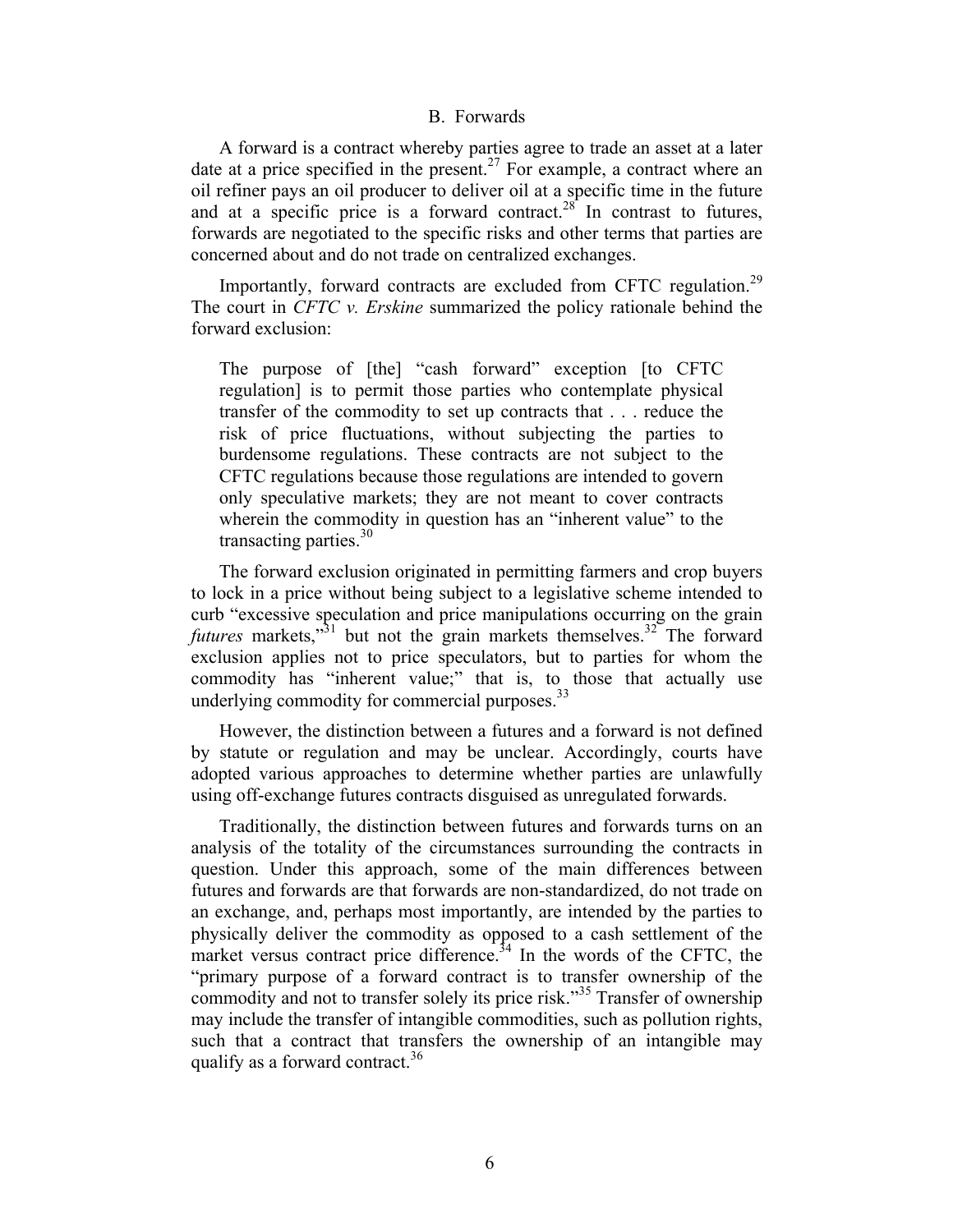In *CFTC v. Co Petro Marketing Group*, the court found that contracts marketed to the public for the purchase of fuel that did not require physical delivery to be futures. The court explained that purchasers of such contracts were speculators without the intent or capacity for physical delivery.<sup>37</sup> Other factors the *Co Petro* court considered important in finding the contracts to be futures were their high degree of standardization, and that Co Petro acted like an exchange by promising to offset its customers' contracts and standing ready to liquidate the contracts and collect customer deposits.38 In *In re Grain Land Cooperative*, the court found that a cancellation provision in a contract for a producer to deliver grain was the decisive factor in precluding the contract from being a forward.<sup>39</sup> It further held that the contracts in question were futures because they were used by producers to speculate, never intended for physical delivery, and standardized as to quantity, delivery, and fees.<sup>40</sup>

More recently, courts distinguishing between futures and forwards in the context of currencies have rejected the totality of the circumstances approach. Instead, they articulate the distinction as being that futures markets are for the sale of contracts independent of commodities while forward markets are for the sale of commodities.<sup>41</sup> In other words: a forward contract is a "*sale* for *deferred delivery*. A futures contract, by contrast, does not involve a sale *of the commodity* at all. It involves a sale *of the contract.*<sup> $342$ </sup> In *CFTC v. Zelener*, the court held that contracts that permitted buyers to purchase currency on a deferred basis were forwards and not futures because the contracts were not fungible (each customer purchased a unique amount and had unique settlement dates) and hence there was no trading of the contracts.<sup>43</sup> The contracts were found to be forwards despite the fact that they permitted customers to obtain the economically equivalent position as a futures contract by continually extending their contracts and postponing delivery of the currency.<sup>44</sup> *Zelener* also identified two essential characteristics of futures (as opposed to forwards) markets: the existence of a centralized (intermediary) clearinghouse that takes on counterparty risk, and the ability to exit a position by purchasing an offsetting contract from a dealer.<sup>45</sup>

Yet another approach to distinguishing between futures and forwards was put forward by the Sixth Circuit Court of Appeals.<sup>46</sup> The court in *CFTC v. Erskine* stated that "a futures contract is a contract for a future transaction, while a forward contract is a contract for a present transaction with future delivery."<sup>47</sup> The court argued its approach was superior to the traditional totality of the circumstances test and the *Zelener* approach because it applies to intangible commodities such as prices as well as physical commodities.<sup>48</sup> *Erskine* specifically defined each type of contract with a six-element set of characteristics. Applying those definitions to the contracts at issue, *Erskine* found that contracts to buy or sell foreign currencies were forwards because they were not fungible, not traded on an exchange, did not have set unit sizes or require a particular currency, and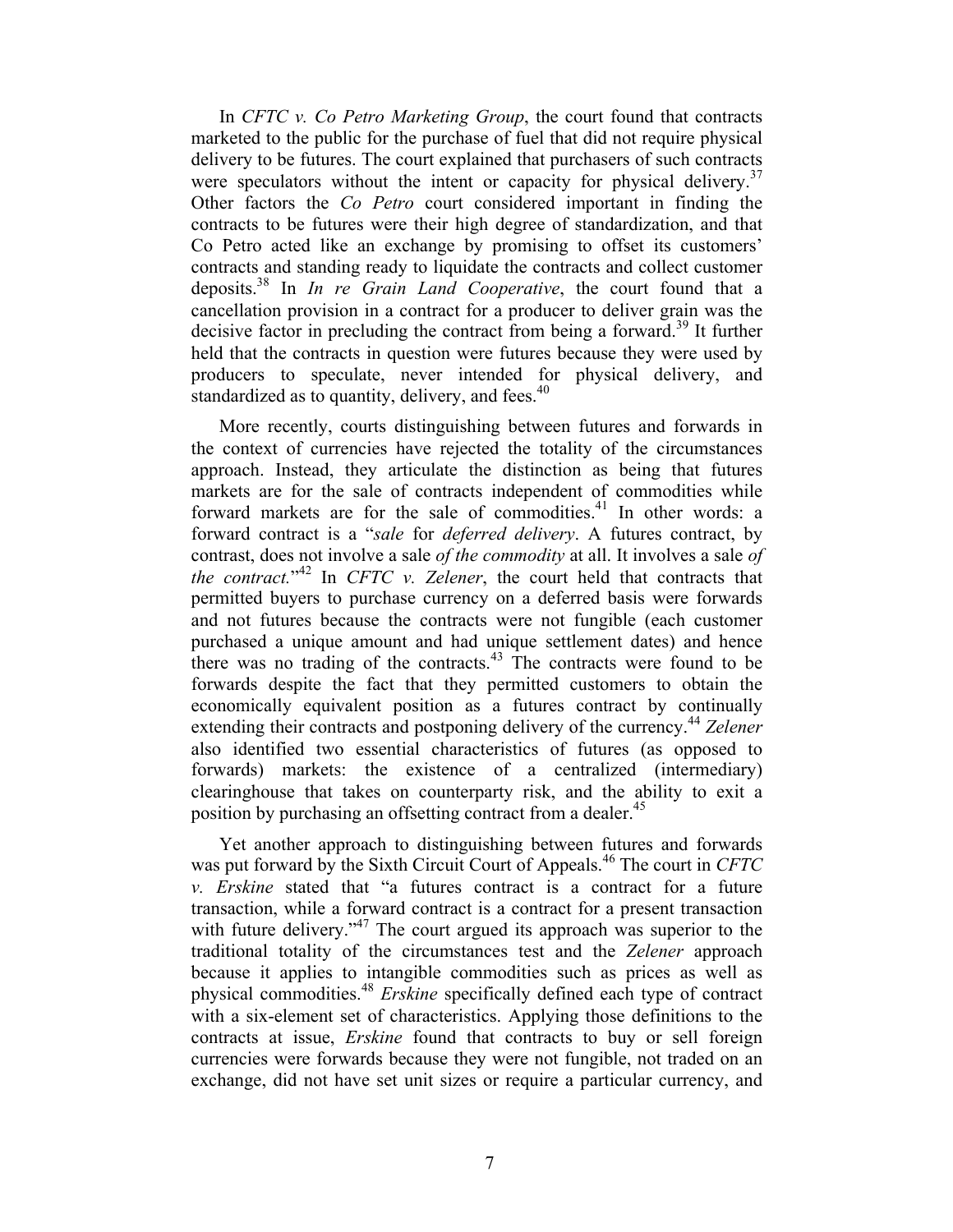did not have a set price or settlement date.49 The *Erskine* court found the contracts to be forwards despite them being cash settled (no physical delivery) and permitting continuous roll over (or offsets).<sup>50</sup> Indeed, both of these latter two approaches to the futures/forward distinction reject the relevancy of whether the contract intends or results in physical delivery of the commodity.<sup>51</sup> (I'm not sure why he had to state two ways for future/forward. Is this really that important of an issue?)

Just like other commodities, certain types of contracts will qualify as Bitcoin forwards, and not Bitcoin futures, and hence not be subject to the full scope of regulation under the CEA. Depending on which of the foregoing approaches a court applies, Bitcoin derivatives are more likely to qualify as forwards to the extent such contracts involve physical delivery or are nonfungible and not independently traded.

### C. Swaps

A third type of potential Bitcoin derivative is a Bitcoin swap. A swap is a contract in which each counterparty agrees to an exchange of payments related to the value or return of some underlying asset or event.<sup>52</sup> The structure of Bitcoin swaps may resemble a foreign exchange (FX) swap. In an FX swap, two parties borrow a foreign currency from each other and agree to pay each other back at a specified exchange rate.<sup>53</sup> FX swaps may also be cash-settled and not entail the parties actually exchanging currencies. FX swaps are used to hedge against or speculate on foreignexchange (rate) risk. A merchant accepting Bitcoin would be able to use a Bitcoin swap to protect itself against a price decrease by being promised to be paid if the value of Bitcoin drops relative to the dollar. Trading a swap that references an index of virtual currencies could be another way to hedge Bitcoin price risk.

The Securities and Exchange Commission (SEC) has exclusive jurisdiction over swaps based on securities and narrow-based indices. The CFTC has exclusive jurisdiction over most other types of swaps, including those based on commodities, currencies, and interest rates.<sup>54</sup> Swaps must be cleared by a regulated central counterparty clearinghouse<sup>55</sup> and be traded on either a designated contract market or a swaps execution facility (SEF), unless no such trading venue makes the swap available for trading.<sup>5</sup> Nonetheless, uncleared swaps are still subject to mandatory margin, reporting, and margin segregation requirements. $57$ 

The CEA defines a SEF as "a trading system or platform in which multiple participants have the ability to execute or trade swaps by accepting bids and offers made by multiple participants."<sup>58</sup> SEFs must comply with 15 core principles and regulatory requirements including executing trades through an order book or a request for quote system involving three or more participants.<sup>59</sup> In contrast to multi-dealer SEF platforms, single-dealer trading platforms are not required to register and be regulated as a SEF or a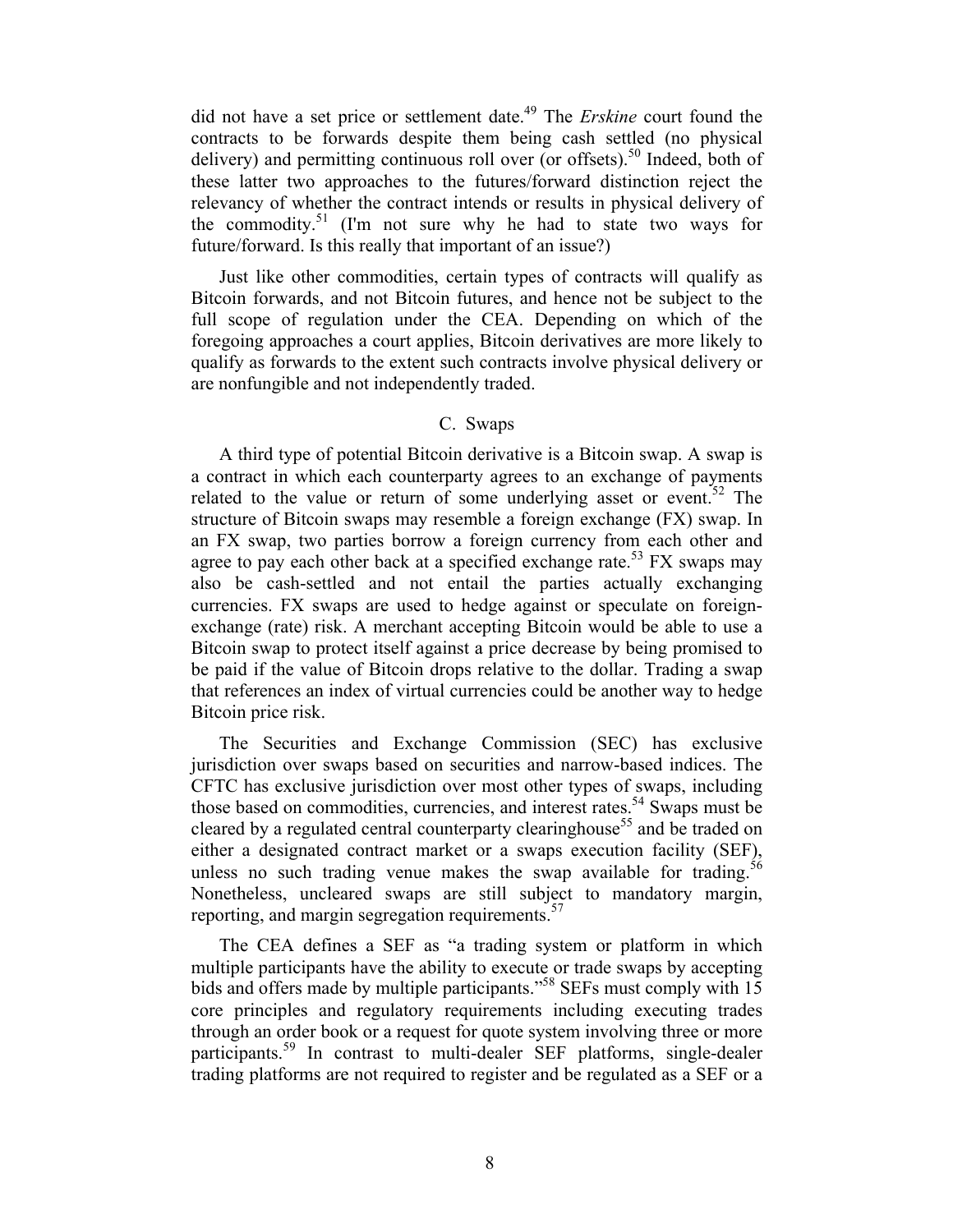designated contract market.<sup>60</sup> In a single-dealer platform, only one market participant is able to trade with other traders.

Swaps contracts are not available to retail investors; parties to a swaps contract must be eligible contract participants.<sup>61</sup> In practice, parties to a swaps contract typically enter a trade with a futures commission merchant who in turn transacts with a clearinghouse.

The two major categories of regulated entities are swaps dealers that make markets in swaps, and major swaps participants, so defined because their swaps exposures are deemed to pose a systemic risk.<sup>62</sup> These entities are required to register with the CFTC and are subject to a wide range of disclosure, reporting, capital, clearinghouse margin, and business conduct requirements.<sup>63</sup> Non-financial, commercial end-users of swaps are not subject to entity-level regulation or the mandatory clearing and trading requirement so long as they only use swaps to hedge commercial risk.<sup>64</sup> For example, an airline may use swaps to hedge their exposure to increases in fuel prices without being subject to the regulations. Nonetheless, all users of swaps are prohibited from engaging in fraud or manipulative behavior.<sup>65</sup>

As of March 2014, the CFTC has applied the clearing requirement to standard interest rate swaps and certain index credit default swaps.<sup>66</sup> This determination was based on what swaps were actually being cleared by clearing organizations.<sup>67</sup>

The Treasury Department, pursuant to its legislative authority, <sup>68</sup> exempted certain physically settled foreign exchange swaps and forwards from the clearing and trading mandate. $69$  This is because the physical settlement risk associated with the contracts is well managed and they are short-dated such that compliance with the mandate would not reduce systemic risk.<sup>70</sup> Non-deliverable foreign exchange forwards were not exempted by the Treasury Department, and therefore are subject to the clearing mandate unless the CFTC provides an exemption.

It is not clear what swaps the CFTC will determine qualify for an exemption or will subject to mandatory clearing requirement in the future. It is important to note, however, that not all swaps can be cleared and traded in a practical or economic sense. Among other characteristics, swaps that are capable of being cleared and traded must possess a sufficient degree of standardization and trading volume. $11$ 

Bitcoin swaps are not likely to be subject to the mandatory clearing requirement due to a lack of sufficient trading volume. Nonetheless, they would still be subject to the margin and other requirements for uncleared swaps. In addition, to the extent that Bitcoin swaps are structured and are recognized as foreign exchange swaps, they may also be exempted from mandatory clearing and trading.<sup>72</sup> Alternatively, to the extent a Bitcoin derivatives contract is structured and recognized as a contract involving a nonfinancial commodity intended for physical delivery, it will be deemed a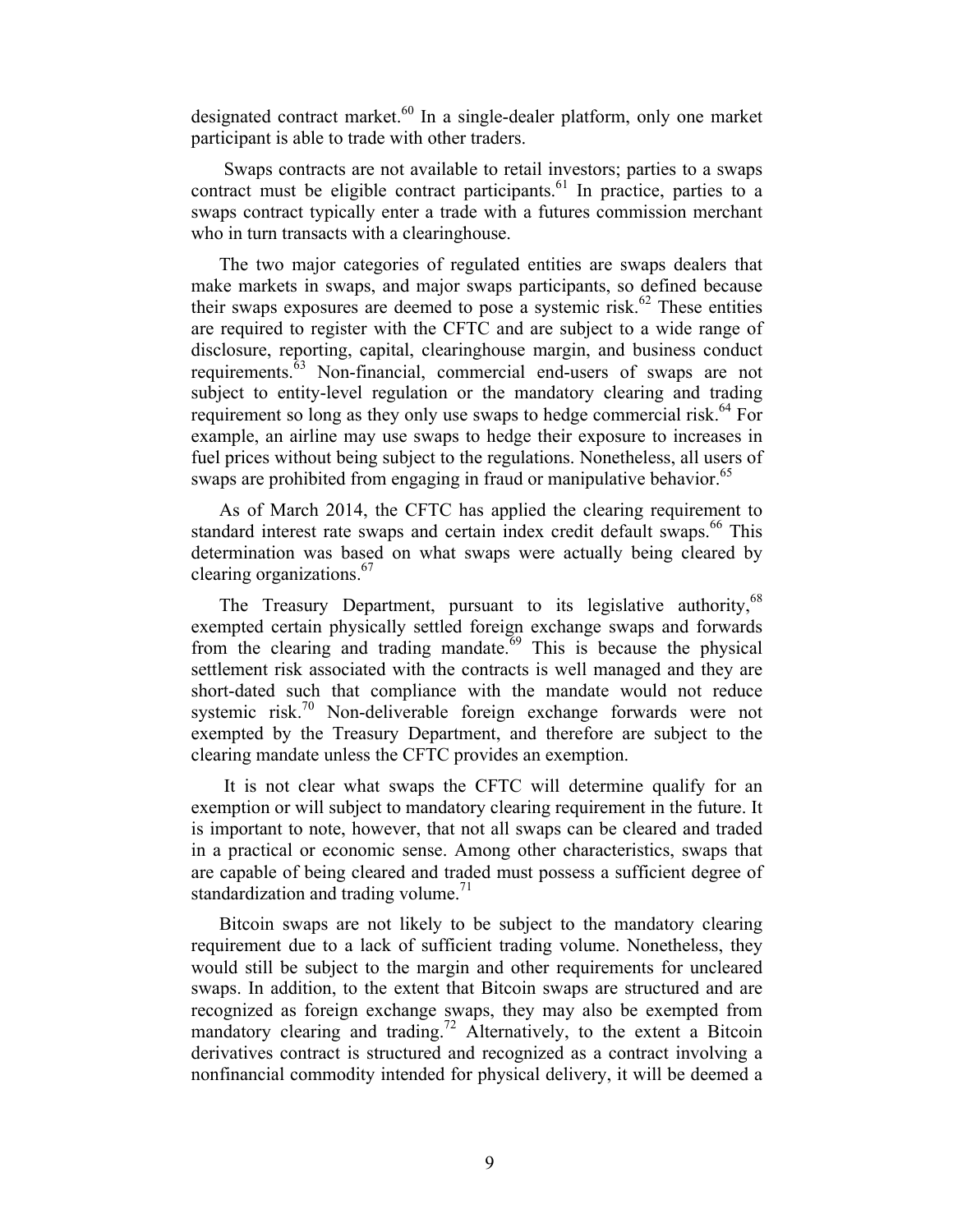forward contract and hence excluded from any aspect of swaps regulation.<sup>73</sup>

Merchants that accept Bitcoin are likely to fall under the commercial end-user exception to mandatory clearing and trading. This is because merchants would be entering into the swap to hedge the commercial risk associated with accepting Bitcoin as a method of payment. In principle, the use of Bitcoins swaps for this purpose is no different than a merchant using FX swaps to hedge foreign currency exchange-rate risk when it sells overseas—a well-recognized category of exempt commercial end-user.<sup>74</sup>

### D. Options

Option contracts are a fourth type of possible Bitcoin derivative. A call option gives the purchaser the right to purchase an asset at pre-specified price and only has value if that price is below the market price. A put option works the opposite way.<sup>75</sup> A call option would enable a merchant selling Bitcoin denominated goods to be protected if the price increases. A Bitcoin put option would protect against Bitcoin price declines by guaranteeing the option to sell at a pre-specified price.

Options on commodities fall within the definition of "swap" under the  $CEA<sup>76</sup>$  Accordingly, options are generally regulated as swaps.<sup>77</sup> However, just as CFTC regulation may not reach forwards based largely on their physical delivery of commodities, options that entail physical delivery are exempt from CFTC regulation, but only if they are traded between entities that include financially sophisticated parties and commercial users.<sup>78</sup> Accordingly, Bitcoin options used by qualifying entities may be exempt from CFTC regulation if they are structured to involve physical delivery.

### III. BITCOIN DERIVATIVES FIRMS

Several firms offer (or purport to offer) market participants a variety of Bitcoin derivatives such as futures, options, and swaps. The following is a survey of such firms based upon information that is available through their website and other public sources. This analysis should not be construed as an endorsement of any firm or as implying that the firms are actually operational and offer agreements that function as claimed.

ICBIT is generally recognized as one of the largest Bitcoin derivatives firms, reportedly facilitating \$15 million worth of transactions in May 2014.<sup>79</sup> ICBIT describes itself as "The First Ever Bitcoin Futures Market" where "Margin trading using futures contracts is available now to everyone." The firm's website further states that ICBIT provides a margin system with upper and lower limits within a trading session that are similar to any major futures exchange." ICBIT notes that the "typical" uses for its contracts are miners, merchants, and others to hedge Bitcoin price risk and for traders to speculate and arbitrage. Users do not purchase options or futures contracts from ICBIT itself but rather are matched with other buyers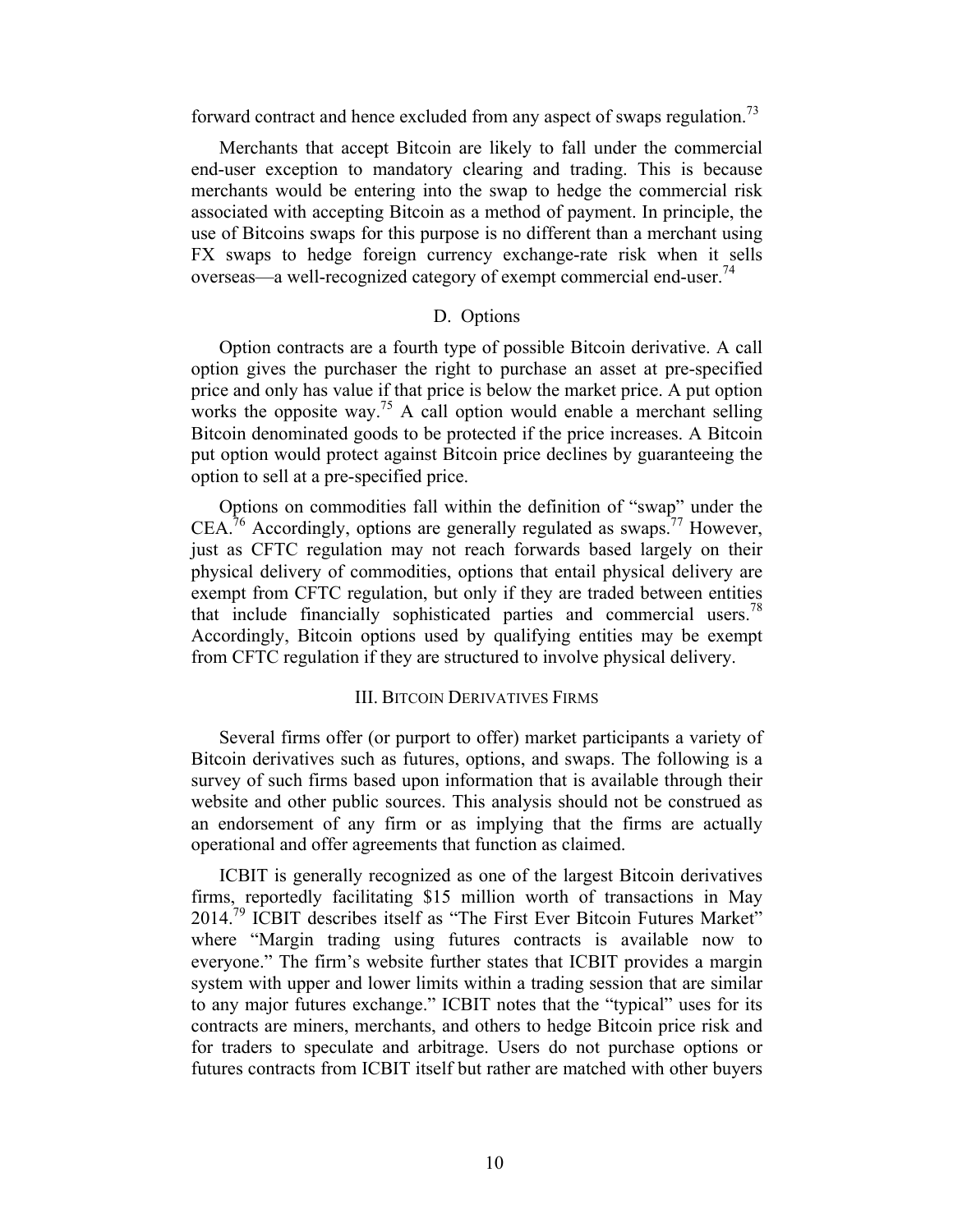or sellers who have an opposite and corresponding risk profile.<sup>80</sup>

As of October 5, 2014, ICBIT was offering five contracts, each dated monthly: October 2014, November 2014, December 2014, January 2015, and February 2015. Although described as futures, the contracts settle physically in bitcoins. ICBIT.se states its BTC/USD-4.14 contract is "Settled in BTC, quoted in  $USD<sup>981</sup>$  and explains that for a party using their platform to take a short position in Bitcoin against the dollar, "if rate goes down he would *get as many Bitcoins as it's needed* to buy \$6000 on the spot market."<sup>82</sup> On the unofficial FAQ, the description of ICBIT's clearing process also implied physical delivery.<sup>83</sup>

Setting aside jurisdictional issues, ICBIT may be selling contracts that fall under the CFTC's jurisdiction. The fact that ICBIT labels the contracts futures, refers to itself as a futures exchange, and recognizes that the agreements may be used for speculation suggests that the contracts are futures. On the other hand, other facts indicate that ICBIT is selling forwards. ICBIT seems to only match traders and not serve as a central counterparty. In addition, the ICBIT contracts contemplate physical delivery of bitcoins and not cash settlement.

China-based Bitcoin exchange OKCoin began to offer Bitcoin-USD futures in September 2014. On the company's blog, OKCoin states that

Shortly following the launch of our USD order book we became the first major exchange to add a futures trading platform. We started off featuring three different contract types: weekly, bi-weekly, and monthly. Shortly thereafter we decided to add quarterly contracts as well due to customer demand. We have seen a strong response to our futures platform with our 24 hour volume reaching a high of  $~60,000$ BTC during this past week.<sup>84</sup>

France-based BTC Oracle claims to offer Bitcoin binary options as a broker. Unlike standard options, binary options either pay out a fixed amount if the option expires "in the money" or nothing if it does not (such that the buyer loses their purchase price). BTC Oracle offers option durations of 15 minutes, 3 hours, 1 day, 3 days, 7 days. The maximum size per transaction is 1 Bitcoin. An option predicated on the rise of Bitcoin prices at the end of the time period will be paid out with a multiplier if the price rises, and not if the price decreases. The converse is true for options predicated on the decrease in Bitcoin prices. BTC Oracle describes as example of a trade on its platform in the following way:

If you buy an option for 1 Bitcoin on up3h (thinking that the price will rise 3 hours from now) with 1.9 price multiplier, and the price on bitstamp is 124.27\$ at that time, then:

- If the price is 128.13\$ after 3 hours (the option expires in-themoney), we send you back  $1 * 1.9 = 1.9$  Bitcoins.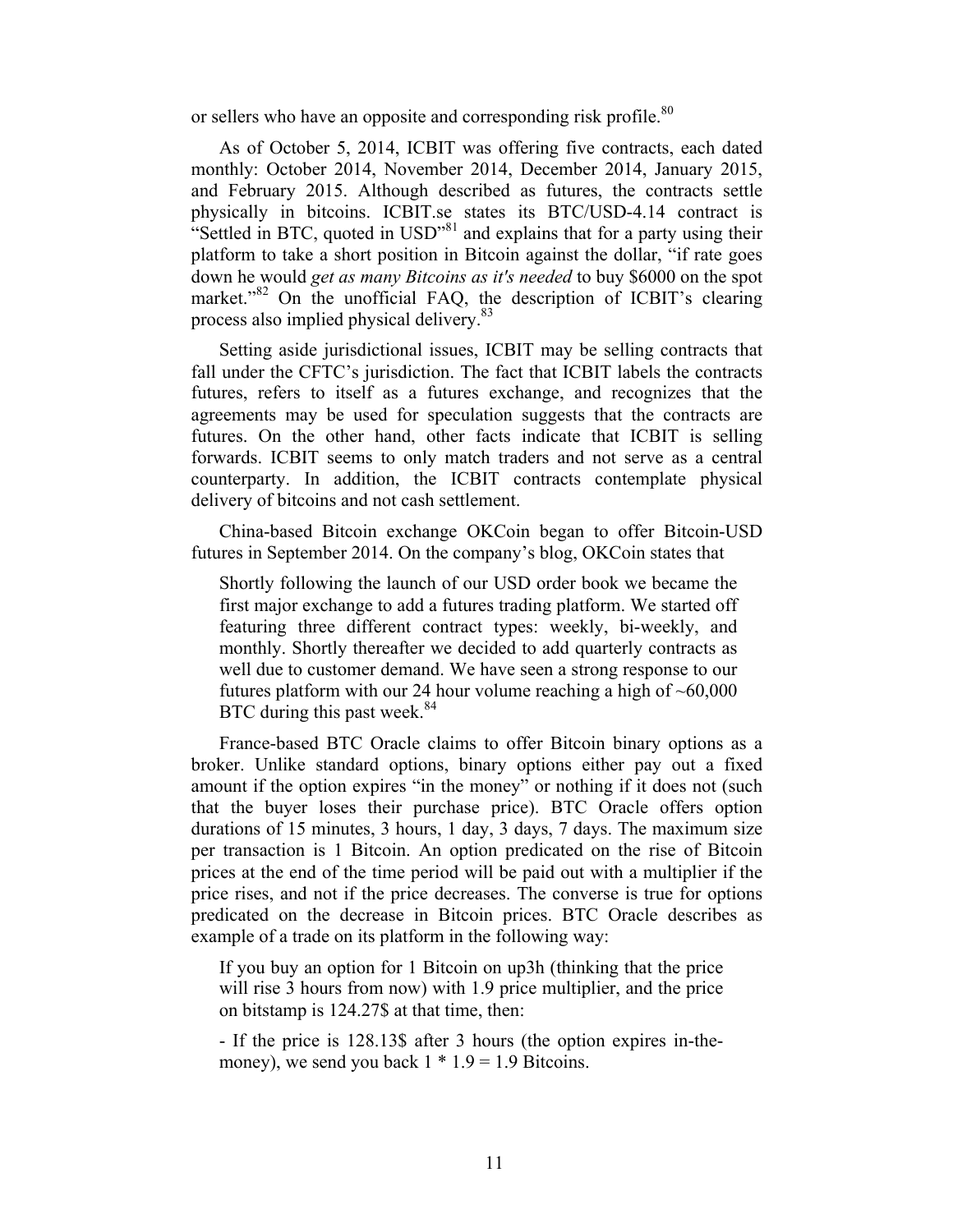- If the price is 123.87\$ after 3 hours (the option expires not in-themoney), your Bitcoin is lost.

We look for the price at the exact time of the creation of the option. (The last trade before the option creation timestamp determines the price at a given time)

Even if your option starts at 123.12\$ and the price at the expiration is 123.13\$, then you win.

Conversely, we look for the exact price to check whether you  $\log e^{85}$ 

Other firms offering binary options on Bitcoin include Trade Rush located in Gibraltar and anyoption based in Cyprus.

New Jersey-based TeraExchange offers a CFTC regulated, cash-settled Bitcoin-dollar swap. As the firm describes it, the contract is a

bitcoin forward [that] is a short-term, cash-settled forward between two counterparties. On the contracted settlement date, the profit or loss is adjusted between the two counterparties based on the difference between the contracted rate entered into on trade date and the prevailing Tera Bitcoin Price Index on the agreed notional amount.<sup>86</sup>

The TeraExchange contract is not centrally cleared. It also utilizes a proprietary bitcoin price index as part of its swaps transactions to ensure the price of the contract is not readily susceptible to manipulation. Although TeraExchange worked with the CFTC in developing the contract, it was not technically "approved" by the Commission but was rather self-certified pursuant to CFTC regulation  $40.2(a)^{87}$ 

Another platform offering Bitcoin swaps is the British Virgin Island registered Bitfinex. The firm offers total return swaps that require one party to exchange an interest rate in return for obtaining synthetic exposure to the return of an underlying cryptocurrency.<sup>88</sup> Both legs of the trade are cash. On October 6, 2014, it was reported that New York-based SolidX raised \$3 million to develop a total return swap also providing investors exposure to Bitcoin returns without being required to own actual bitcoins.<sup>89</sup>

Hong Kong-based Bitcoin Mercantile Exchange, or BitMEX, is currently in development. Although details of BitMEX contracts are not yet public, based on statements on its website, and the blog posts and an interview of its founder and CEO Arthur Hayes, the firm will be offering bona fide Bitcoin futures.

Singapore-based BTC.sx is a platform that offers bitcoin-denominated margin trading. Users can deposit bitcoins to a wallet created by BTC.sx and can then speculate on Bitcoin price movements by opening long or short positions for varying lengths of time.<sup>90</sup> For each open position taken,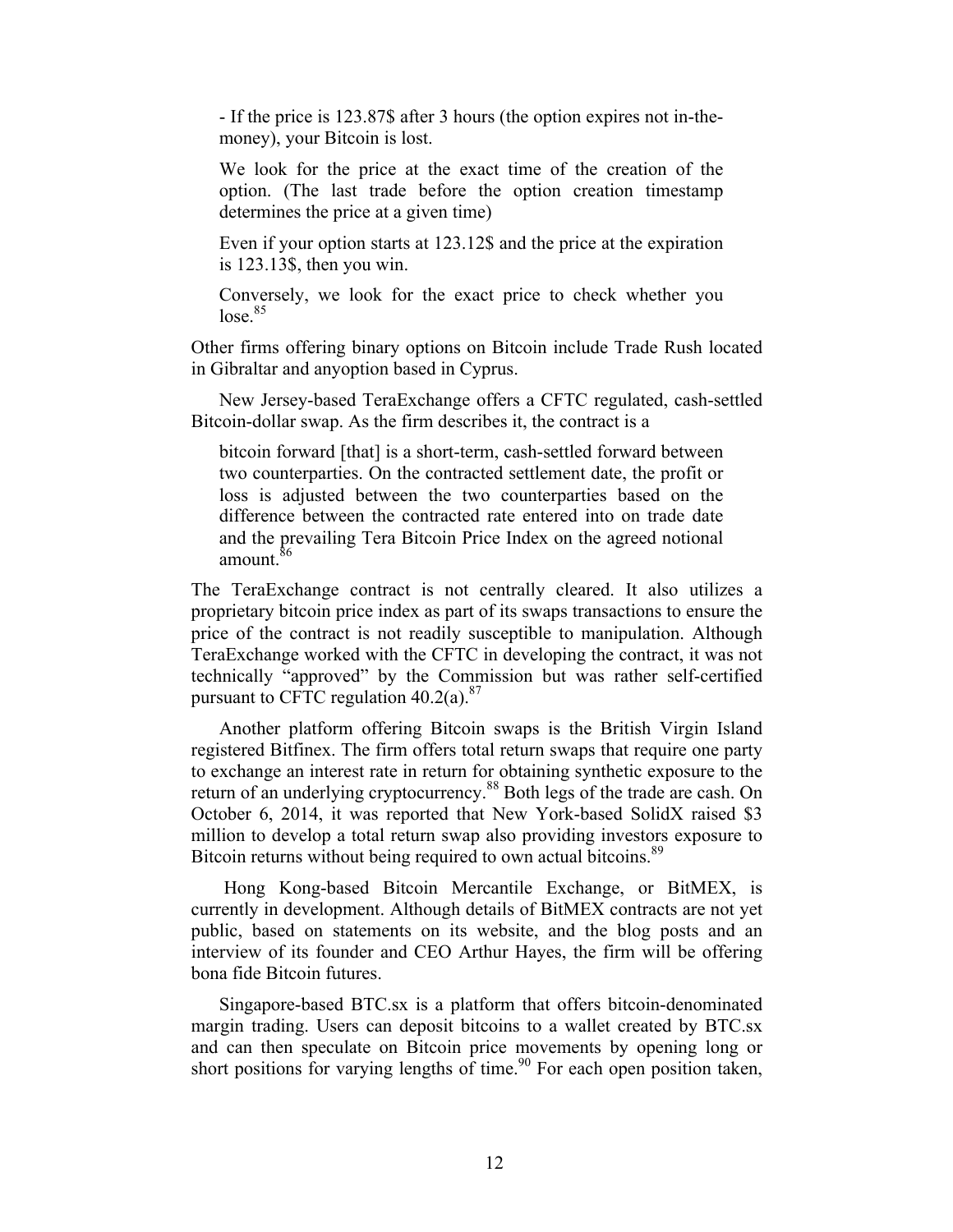users must hold deposits equal to the size of the trade multiplied by the price and by a measure of current market volatility.<sup>91</sup> This allows the BTC.sx platform to leverage each position at 100 times the value of the bet, allowing investors a broader possible return on each investment.<sup>92</sup> As of April 2014, the firm reportedly processed about \$44 million in Bitoin-based trades.<sup>93</sup> By January of 2014, BTC.sx reported \$35 million in total trading since its launch and an active user base of  $3,300$  traders.<sup>94</sup> Camp BX is another platform that offers margined Bitcoin trades by matching users' orders and not serving as a counterparty to any trade. It is headquartered in Alpharetta, Georgia.

#### IV. BLOCK CHAIN DERIVATIVES

As noted in the Introduction, Bitcoin is not just a digital medium of exchange or even only a decentralized payment system. Rather, the messages underlying Bitcoin transactions can be used for a wide variety of software-enabled "smart" transactions, including complex payments embedded in financial transactions such as loans and the recording and conveyance of property titles. A smart commercial loan, for example, could be set up to automatically deduct the principal and interest payments from a borrower's account, immediately accelerate full repayment if the borrower breaches a loan covenant, and adjust the interest rate based on changes to the borrower's creditworthiness.

### A. Block Chain Smart Contracts

Smart transactions are possible in part because transactions that use bitcoins to communicate information are programmable. This means that parties can determine upfront the nature of their contractual relationship in various states of world *and* have that relationship automatically carried out without the parties having to engage in any monitoring, additional conduct, or legal enforcement.

Using software and technology to improve financial transactions and related services hardly new, however. Software assists and enables many aspects of the derivatives market. These include storing, monitoring, and disseminating information about prices and other market data, the performance, risk, and other characteristics of specific counterparties, and the value and risk of individual positions and entire portfolios. Software also enables parties to trade according to pre-programmed algorithms and assists in reporting and confirming trades. Software is used in the clearing of trades by, for example, automating various aspects of collateral management and trade matching by clearinghouses using standardized messaging protocols such as Financial Information eXchange (FIX) or Extensible Markup Language (XML). Indeed, a goal of many derivatives software providers is to provide fully automated "straight through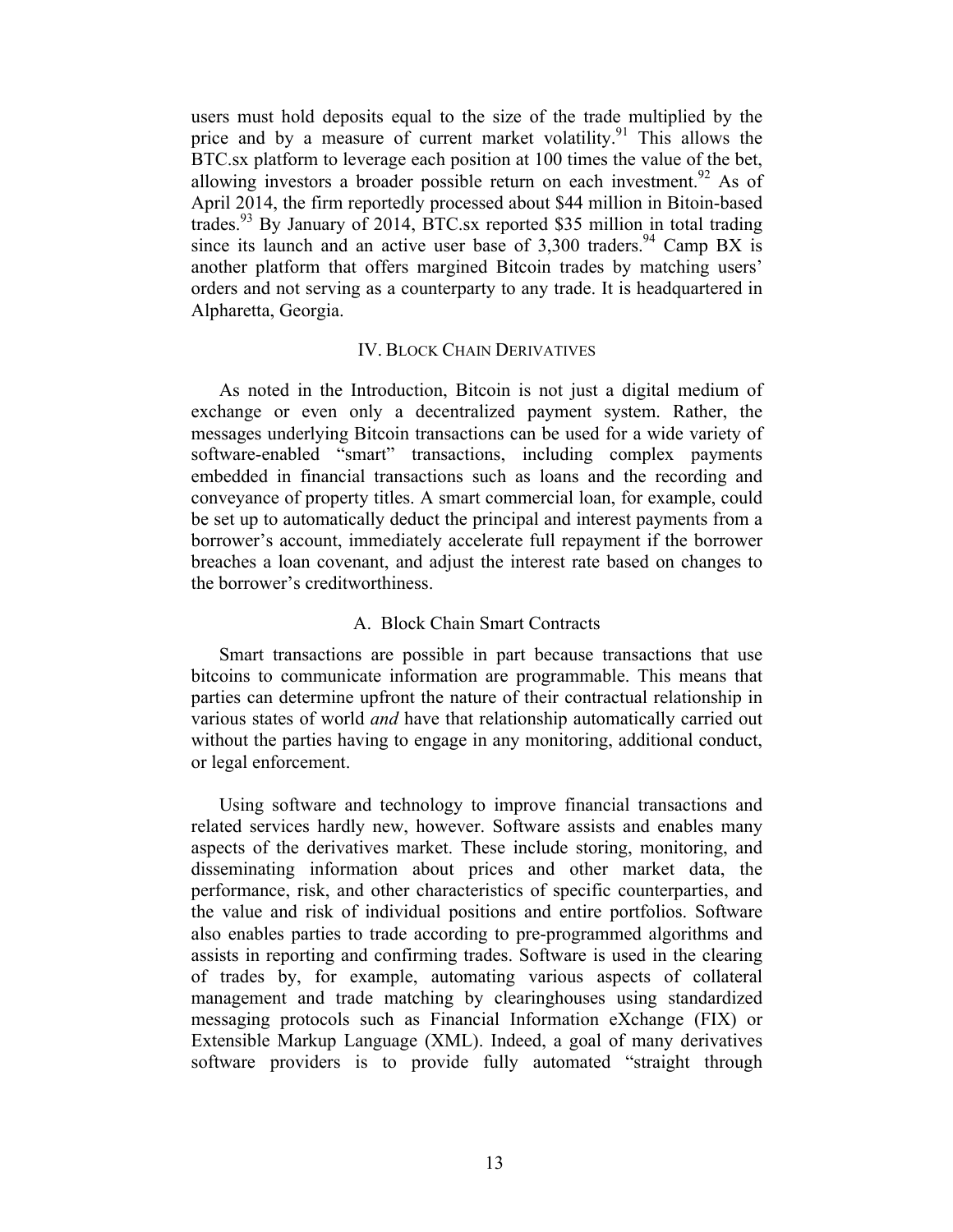processing" of transactions from order to settlement.

Despite the widespread use of software in derivatives markets, the bitcoin protocol may enable functionality that is currently not available. Contracts executed on the block chain are secure and publicly verifiable. The transactions are secure because, by using cryptography, the messages that communicate contract terms and contract performance cannot be reversed, tampered with, or corrupted. In addition, by using a public ledger, the transactions can be verified by, and communicated to, all market participants. Finally, because the block chain ledger is not operated by a particular institution but is decentralized, the bitcoin protocol enables transactions to take place without intermediaries. In effect, the block chain takes the place of an intermediary.

Although most block chain contract platforms are still works in progress, software developers have identified several features as being common to how they would operate. One feature is the use of multisignatures (multi-sig). With multi-sig, two or more parties are required to approve a transaction before funds can be released or some other aspect of the contract can move forward. A closely related feature is placing funds in escrow and not allowing them to be released until each party is satisfied with the performance of the other as reflected in a digital signature. Additional security could be added to a transaction by requiring the signature of a third or even more parties, who play a role in authenticating performance. Information and data can be incorporated into block chain contracts through the use of "oracles" that monitor prices, performance, or some other aspect of the real world. Oracles interact with a block chain contract by providing a digital signature that reflects some state of the world. Ripple Labs is developing an oracle that executes code in addition to providing information about the world. The potential benefit of this type of oracle is that it is able to provide complex decisionmaking without altering an underlying block chain protocol in a way that could compromise its speed or integrity.<sup>95</sup>

### B. Block Chain Futures

Futures agreements are highly standardized and for that reason may be the first type of block chain enabled smart contract to be developed. Smart futures would not require an exchange or central counterparty to be traded, cleared, and settled. That is because these activities and the related decisionmaking would be embedded in the code that makes up the digital agreement. The following figure illustrates that traders would interact with a programmable futures contract built around the block chain instead of with an exchange: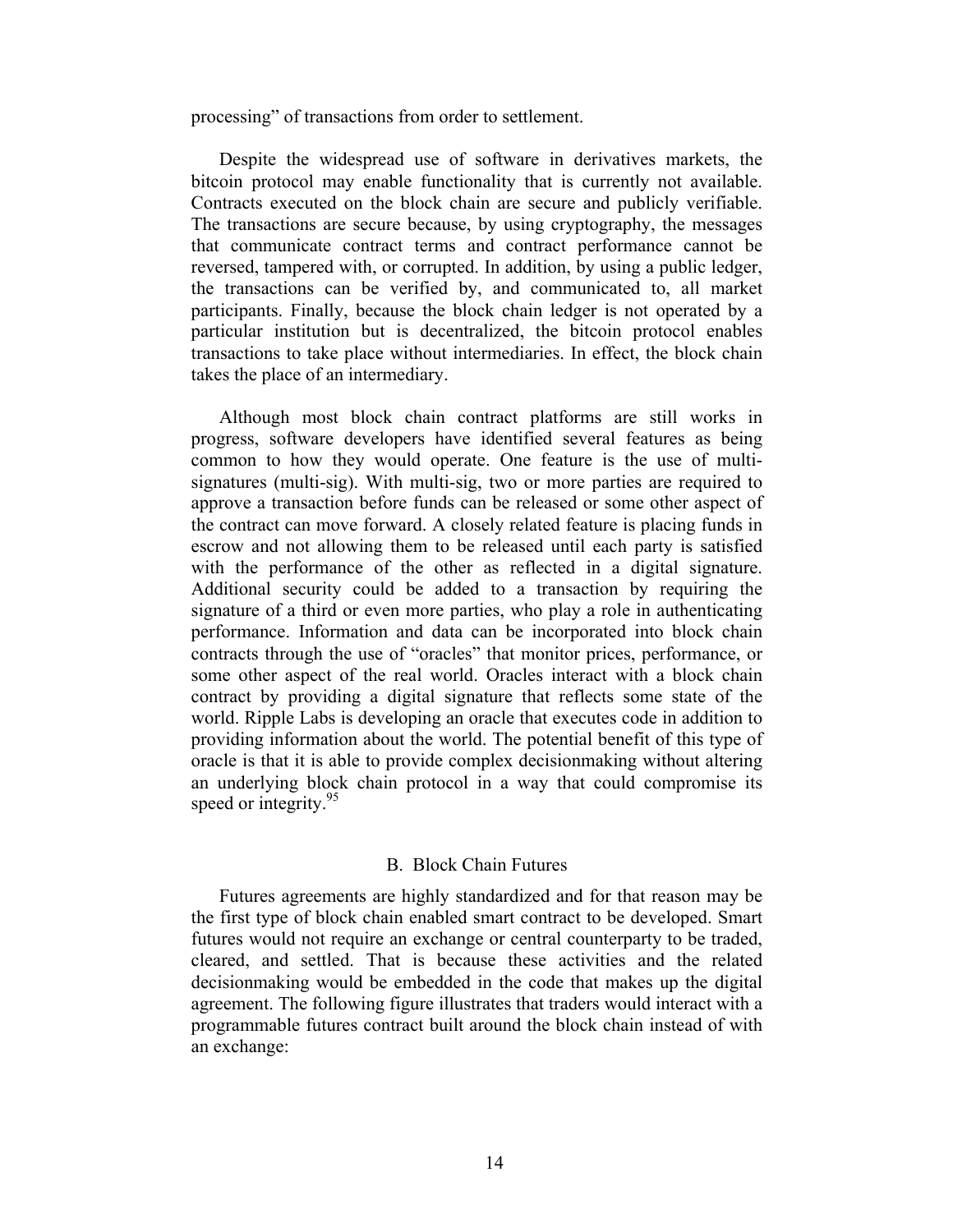



A smart futures contract would have all its terms (quality, quantity, delivery) be pre-programmed except for the price. The price for each contract could be determined by an algorithm that incorporates market data through an oracle. In addition, the 23 core principles that regulated exchanges must comply with could be programmed as part of each futures agreement. For example, the block chain could be programmed to prevent excessive orders and large positions that could manipulate or disrupt markets. In terms of risk management, once a customer establishes an account and deposits in a specified electronic wallet the bitcoins required to purchase or establish margin, the futures contract could automatically make adjustments to the wallet to maintain the margin and settle the agreement upon expiration.

A block chain based futures market could have advantages over a traditional exchange-centered market. First, trades may settle faster and at lower cost with no (or fewer) derivatives intermediaries. In addition, a block chain futures market may be less susceptible to manipulation because there would be no incumbent firms that stand to benefit from the revenues generated by bad actors. The block chain (or several interconnected block chains) may also allow for the formation of a single, globally integrated futures market that is not fragmented by customers, products, or disparate national regulatory regimes. Block chain based technology may also allow innovations to occur by connecting futures markets to other block chainbased markets. These could include not only other financial markets, but also commodity markets that, for example, automatically enter into futures trades on behalf of an agricultural producer if projected crop prices drop below a certain level  $96$ 

### C. Regulating Block Chain Derivatives

Inevitably, and perhaps soon, the CFTC will have to face the question of how to approach regulation of block chain-based derivatives agreements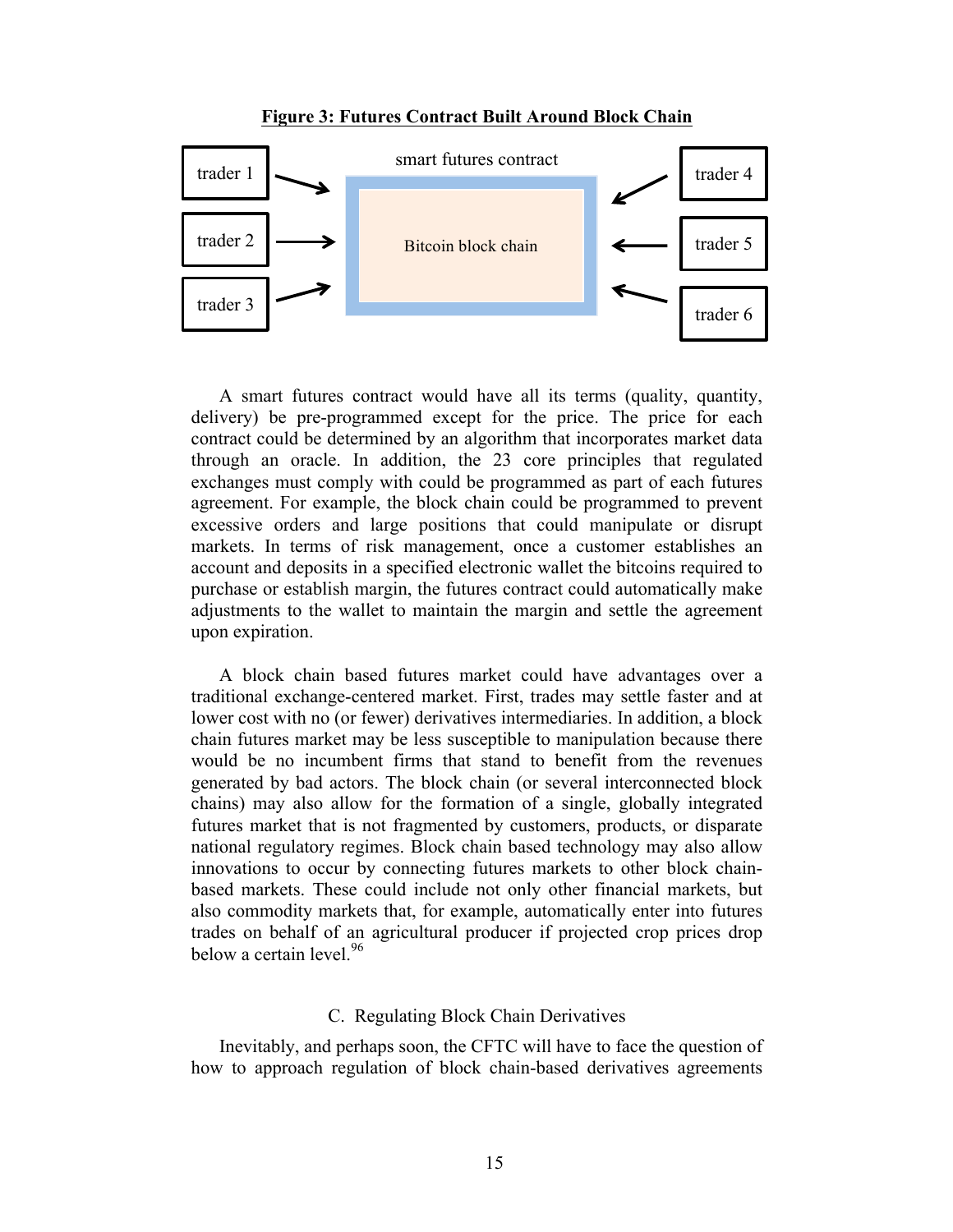and markets. One potential approach would be for the CFTC to treat block chain derivatives as no different from traditional agreements. This would entail, for example, requiring block chain futures to ultimately interface and be traded on a regulated exchange subject to its standard rules and procedures.

Another approach would be for the CFTC to exempt certain block chain derivatives from the scope of the CEA. The qualifying transactions would be those that meet CFTC policy objectives as a result of the applicable rules embedded in the underlying code. In such a case, an additional layer of rules from the CFTC's regulatory regime would be unnecessary. This approach seems preferable because it does not compromise the CFTC's goals while at the same time fostering innovation.

#### V. CONCLUSION

As the Bitcoin market matures, there may be less of a need for derivatives to reduce price volatility due to prices becoming more stable. But for now, at least, Bitcoin derivatives serve the very real purpose of furthering the widespread adoption of a digital commodity that in all likelihood has enormous innovative potential. In addition to derivatives that reference Bitcoin, block chain enabled smart derivative contracts may potentially provide broader innovations that lead to fundamental improvements in the way derivatives are traded and markets are organized. Accordingly, the CFTC should approach regulating Bitcoin and block chain derivatives in a way that that is sensitive to the potential of Bitcoin and other distributed ledger technologies.

Section II is derived from the broader analysis of financial regulation as applied to Bitcoin found in Jerry Brito, Houman B. Shadab, and Andrea Castillo, *Bitcoin Financial Regulation: Securities, Derivatives, Prediction Markets, and Gambling*, Columbia Science and Technology Law Review (2014), available at http://ssrn.com/abstract=2423461.<br>
<sup>2</sup> CEA, 7 USC §1 et seq.<br> **2** CETC Mission

CFTC, Mission and Responsibilities. http://www.cftc.gov/About/MissionResponsibilities/index.htm <sup>4</sup> Futures contract, CFTC Glossary, U.S. Commodity Futures Trading Commission

Education Center, accessed March 27, 2014, http://www.cftc.gov/consumerprotection/educationcenter/cftcglossary/; John C. Hull, Options, Futures, and Other Derivatives 6 (6th ed. 2006).

 $<sup>5</sup>$  Hull, supra note 4, at 23-25; CME Group, A Trader's Guide to Futures, 13-14,</sup> http://www.cmegroup.com/content/dam/cmegroup/education/files/a-traders-guide-tofutures.pdf. Under some circumstances, a non-standardized contract may be categorized as

a futures contract. See In re Bybee, 945 F.2d 309, 312-13 (9th Cir. 1991).<br><sup>6</sup> Futures contract, CFTC Glossary, U.S. Commodity Futures Trading Commission

Education Center, accessed March 27, 2014,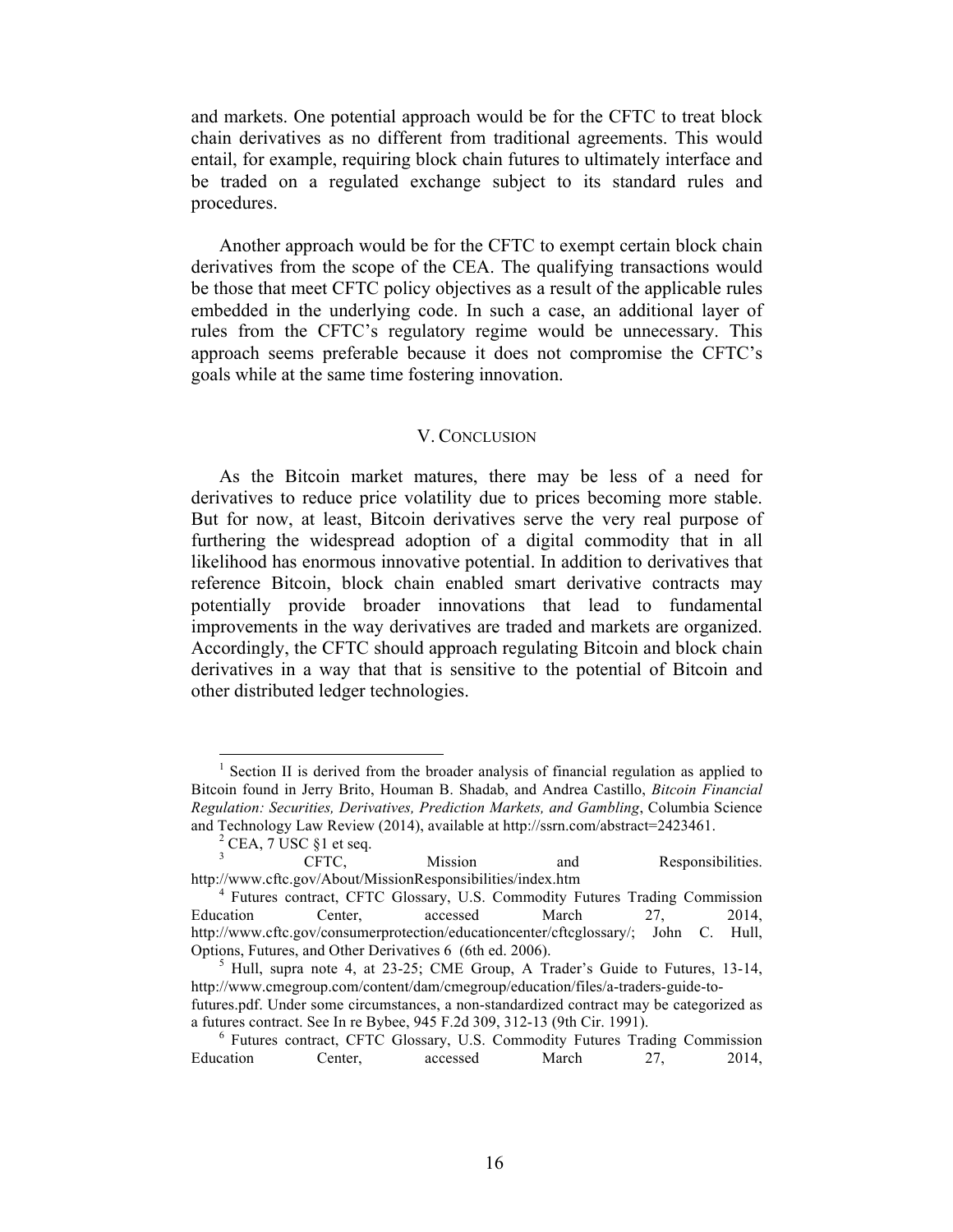http://www.cftc.gov/consumerprotection/educationcenter/cftcglossary/.<br>
<sup>7</sup> 7 U.S.C. § 1a(9). Two interests that fall outside of the definition of commodity include onions and motion picture box office receipts. Id.

<sup>8</sup> CEA Section 1a(9); CFTC Glossary, Agricultural Commodity.<br><sup>9</sup> *See* CEA Section 1a(19), 7 U.S.C. § 1a(19) (defining "excluded commodity" to include a wide range of financial interests).

<sup>10</sup> CEA Section 1a(20); CFTC Glossary, Exempt Commodity; CFTC Glossary, Weather Derivative (definitive "weather derivative" as "A derivative whose payoff is based on a specified weather event, for example, the average temperature in Chicago in January"). <sup>11</sup> 77 Fed. Reg. 48227, 48232-48233 (Aug. 13, 2012) (defining nonfinancial

commodities as consisting of (1) exempt commodities or agricultural commodities that are physically deliverable; and (2) intangible commodities whose ownership can be transferred and are consumable), and are consumable and consumable and consumable and consumable and consumable and consumable and consumable and consumable and consumable and consumable and consumable and consumable and consumable an

http://www.cftc.gov/ucm/groups/public/@lrfederalregister/documents/file/2012-

 $\overline{a}$ 

18003a.pdf.<br><sup>12</sup> Id.<br><sup>13</sup> CEA § 6(a); 7 U.S.C. § 6.<br><sup>14</sup> CEA § 5(b-x), 7 USC § 7(d). A designated contract market is defined as "a board of trade or exchange designated by the CFTC to trade futures, swaps, and/or options under the CEA. A contract market can allow both institutional and retail participants and can list for trading contracts on any commodity, provided that each contract is not readily susceptible to manipulation." Commodity Market, CFTC Glossary. http://www.cftc.gov/consumerprotection/educationcenter/cftcglossary/glossary\_co; Core Principles and Other Requirements for Designated Contract Markets 77 Fed. Reg. 36612  $(\text{CFTC}$  June 19, 2012), http://www.cftc.gov/ucm/groups/public/@lrfederalregister/documents/file/2012-

12746a.pdf.  $12746a$ .pdf. 15 See also 7 U.S.C. 6g(e) (requiring exchanges to publicly disclose daily trading

volume).

 $16$  A similar regulatory framework applies to derivatives clearing organizations. 7 USC  $§$  7a-1(c)(2). Retail investors routinely transact in off-exchange commodity transactions through the retail foreign exchange market. This is permitted so long as the retail investor's counterparty is a regulated by the CFTC as an FCM or a retail foreign exchange dealer, or by another financial regulator such as the Securities and Exchange Commission. *See* CEA  $\Sigma(c)(2)(D)$  (regulating leveraged or margined retail commodity transactions); CFTC, Regulation of Off-Exchange Retail Foreign Exchange Transactions and Intermediaries, 75 Fed. Reg. 55410 (Sept. 10, 2010), http://www.cftc.gov/ucm/groups/public/@lrfederalregister/documents/file/2010-

21729a.pdf. <sup>17</sup> CEA 1a(28); 7 USC 1a(28) (defining futures commission merchant). <sup>18</sup> 7 U.S.C. 1a(31) (defining introducing broker). <sup>19</sup> 7 U.S.C. 1a(11) (defining commodity pool operator); Harmonization of Compliance Obligations for Registered Investment Companies Required to Register as Commodity Pool Operators, 78 Fed. Reg. 52308 (CFTC Aug. 22, 2013).<br><sup>20</sup> 7 U.S.C. 1a(12) (defining commodity trading advisor); CFTC v. Equity Financial

Group LLP, 572 F.3d 150 (3d Cir. 2009).<br><sup>21</sup> 7 U.S.C. 6d(a)(1) (futures commission merchant registration requirements); 7 U.S.C.

 $6d(a)(2)$  (FCM customer funds segregation duties); 78 Fed. Reg. 68506, Enhancing Protections Afforded Customers and Customer Funds Held by Futures Commission Merchants and Derivatives Clearing Organizations, Nov. 14, 2013 http://www.gpo.gov/fdsys/pkg/FR-2013-11-14/pdf/2013-26665.pdf; 7 U.S.C. 6d(c)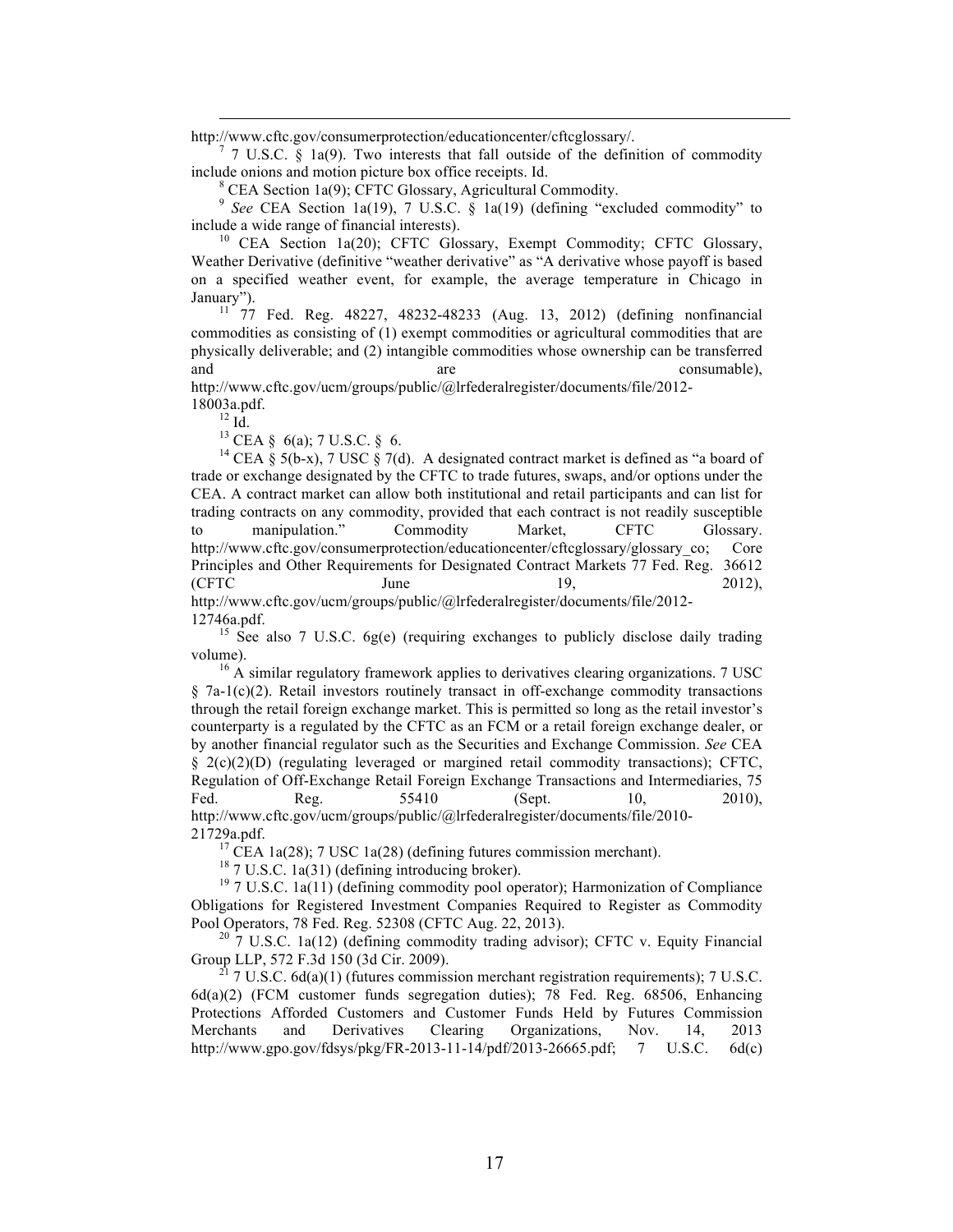(requiring FCMs and introducing brokers to implement conflicts-of-interest systems); 7 U.S.C. 6g (reporting and recordkeeping requirements for futures commission merchants, introducing brokers, and floor brokers and traders);  $7 \text{ U.S.C. } 6f(c)(2)$  (risk assessment recordkeeping requirements for futures commission merchants); 7 U.S.C. 6d(g) (introducing broker registration requirement); CFTC, Minimum Net Capital Requirements for Futures Commission Merchants and Introducing Brokers, http://www.cftc.gov/IndustryOversight/Intermediaries/FCMs/fcmibminimumnetcapital; 7 U.S.C. 6m(1) (registration requirements for CTAs and CPOs); 7 U.S.C. 6o(1) (prohibiting fraud by commodity trading advisers and commodity pool operators); 77 Fed. Reg. 20127- 20215 (CFTC Apr. 3 2012) (obligations of futures commission merchants); 7 U.S.C. 6n(3)(A) (recordkeeping requirements for commodity trading advisers and commodity pool operators); 77 Fed. Reg. 11252 (CFTC Feb. 24 2012) (compliance obligations for commodity pool operators and commodity trading advisers). 22 Old Kharif, *Bitcoin 2.0 Shows Technology Evolving Beyond Use as Money*,

Bloomberg, March 28, 2014.<br><sup>23</sup> 77 Fed. Reg. 48227, 48233 (Aug. 13, 2012),

http://www.cftc.gov/ucm/groups/public/@lrfederalregister/documents/file/2012-

 $\overline{a}$ 

18003a.pdf<br><sup>24</sup> CEA Section 1a(20); CFTC Glossary, Exempt Commodity.<br><sup>25</sup> Financial Crimes Enforcement Network, Application of FinCEN's Regulations to Persons Administering, Exchanging, or Using Virtual Currencies, March 18, 2013, http://www.fincen.gov/statutes\_regs/guidance/html/FIN-2013-G001.html; Internal

Revenue Service Notice 2014-21, available at http://www.irs.gov/pub/irs-drop/n-14-21.pdf. <sup>26</sup> If bitcoins are classified as currency-like excluded financial commodities, they may ultimately be subject to the Treasury Department's exemption from clearing and trading applicable to foreign exchange swaps and forwards. In addition, excluded commodity bitcoins sold to retail investors would likely be regulated like retail foreign exchange transactions. However, if bitcoins are classified as exempt nonfinancial commodities, they may be completely exempt from swaps regulation if they also qualify as a forward contract intended for physical delivery. 7 U.S.C. § 1a(47)(B)(ii).<br><sup>27</sup> Forward Contract, CFTC Glossary, U.S. Commodity Futures Trading Commission

Education Center, accessed March 27, 2014, http://www.cftc.gov/consumerprotection/educationcenter/cftcglossary/; Hull, supra note 4, at 3-4.

<sup>28</sup> Ronald H. Filler & Jerry W. Markham, REGULATION OF DERIVATIVE FINANCIAL INSTRUMENTS (SWAPS, OPTIONS AND FUTURES) 1-2 (2014).

<sup>29</sup> CEA § 1a(27) (excluding sales "of any cash commodity for deferred shipment or delivery" from the term "future delivery"); U.S. Commodity Futures Trading Com'n V. Reed, 481 F. Supp. 2D 1190 (D. Colo. 2007) ("The CFTC's exclusive jurisdiction does not extend to transactions involving the sale or physical delivery of the actual commodity, which are referred to as 'cash forwards' or 'spot' transactions.").<br>
<sup>30</sup> CFTC v. Erskine, et al., 513 F.3d 309 (2008).<br>
<sup>31</sup> CFTC v. Co Pertro Marketing Group, Inc., 680 F.2d 573, 577-78 (9<sup>th</sup> Cir. 1982).<br>
<sup>32</sup> Erskine,

other abuses that could arise from the trading in futures contracts and options, as distinguished from the commodity itself.").<br><sup>33</sup> Id. at 578 (noting that wheat has "inherent value" for farmers, operators of grain

elevator storage companies, and flour millers).

<sup>34</sup> Forward contract, CFTC Glossary, U.S. Commodity Futures Trading Commission Education Center, accessed March 27, 2014, http://www.cftc.gov/consumerprotection/educationcenter/cftcglossary/. *See also* CFTC v.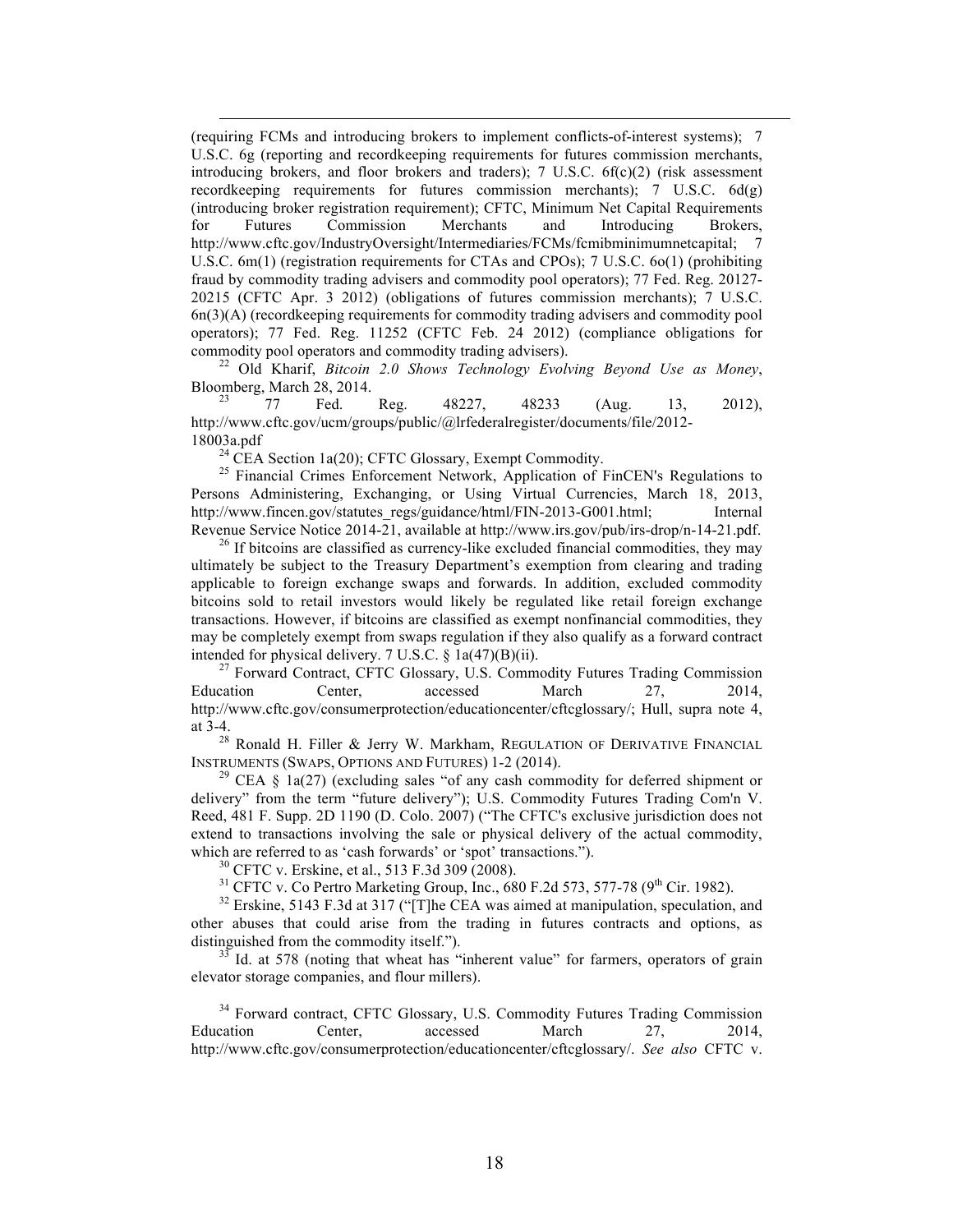Erskin, 512 F.3d 309 (6th Cir. 2008) (defining and distinguishing futures and forwards contracts); In re National Gas Distributors, 556 F.3d 247 (9th Cir 2009); CFTC v. Hanover Trading Corp., 34 F. Supp. 2d 203 (S.D.N.Y 1999) (contracts where no delivery was contemplated were futures).<br> $\frac{35}{27}$  T Fed. Reg. 48227, 48228 (Aug. 13, 2012),

http://www.cftc.gov/ucm/groups/public/@lrfederalregister/documents/file/2012- 18003a.pdf. For the purposes of being excluded from the statutory definition of "swap," the CEA defines a forward contract as "any sale of a nonfinancial commodity or security for deferred shipment or delivery, so long as the transaction is intended to be physically settled." 7 U.S.C. § 1a(47)(B)(ii).  $36$  Id. at 48232-33. Accordingly, to the extent the CFTC considers bitcoins intangible

because they are digital, that property should not preclude bitcoins from being recognized as physically deliverable pursuant to bona fide forward contracts.

 $\overline{a}$ 

<sup>37</sup> CFTC v. Co Pertro Marketing Group, Inc., 680 F.2d 573, 578-79 (9<sup>th</sup> Cir. 1982).<br><sup>38</sup> Id. at 579-581.<br><sup>39</sup> In re Grain Land Cooperative, 978 F.Supp. 1267, 1273-74 (D.Minn.1997).<br><sup>40</sup> Id.<br><sup>41</sup> CFTC v. Zelener, 373 F.3

<sup>42</sup> Zelener, 373 F.3d at 865 (emphasis in original).  $43$  Id. at 867. *Zelener's* classification of the contracts as forwards has not been disturbed by subsequent amendments to the CEA that expanded the CFTC's authority over retail forex transactions. *See* Secure Leverage Grp., Inc. v. Bodenstein (In re Peregrine Fin. Grp., Inc.), 510 B.R. 190, 196 (Bankr. N.D. Ill. 2014) ("Congress did not reject the holding in Zelener that retail forex transactions are spot contracts").

<sup>44</sup> Id. at 866-867. Pursuant to the Dodd-Frank Act, on December 2, 2011 the CFTC clarified the meaning of "actual delivery" solely for the purposes of retail commodity transactions. See Retail Commodity Transactions Under Commodity Exchange Act, 78 Fed. Reg. 52426, Aug. 23, 2013, http://www.cftc.gov/ucm/groups/public/@lrfederalregister/documents/file/2013-

20617a.pdf. <sup>45</sup> Id. at 864-868. Indeed, the definition of "commodity contract" does not include uncleared commodity transactions. *See* 7 U.S.C. Section 2(c)(2)(D)(iii); 11 U.S.C. Section 761(4)(F)(ii).<br>
<sup>46</sup> CFTC v. Erskine, et al., 513 F.3d 309, 322-23 (6<sup>th</sup> Cir. 2008).<br>
<sup>47</sup> Id. at 322.<br>
<sup>48</sup> Id. at 321.<br>
<sup>49</sup> Id. at 325-326.<br>
<sup>50</sup> Id. at 322.<br>
<sup>51</sup> Zelener, 373 F.3d at 865; Erskine, 513 F.3d at 322.<br>

Agreement"; Mixed Swaps; Security-Based Swap Agreement Recordkeeping;, 77 Fed. Reg. 48,208 (August 13, 2012). Under the CEA, forward contracts (for nonfinancial commodities) are excluded from the definition of "swap." CEA section 1a(47)(B)(ii), 7 U.S.C.  $1a(47)(B)(ii)$  (excluding from the definition of swap "any sale of a nonfinancial commodity or security for deferred shipment or delivery, so long as the transaction is

intended to be physically settled").<br>
<sup>55</sup> CEA Section 2(h)(1)(A). The CFTC, either upon application by a clearinghouse or<br>
on its own initiative, may require a category of swaps to be cleared. CEA 2(h)(2).

<sup>56</sup> CEA Section 2(h)(8). See also Core Principles and Other Requirements for Swap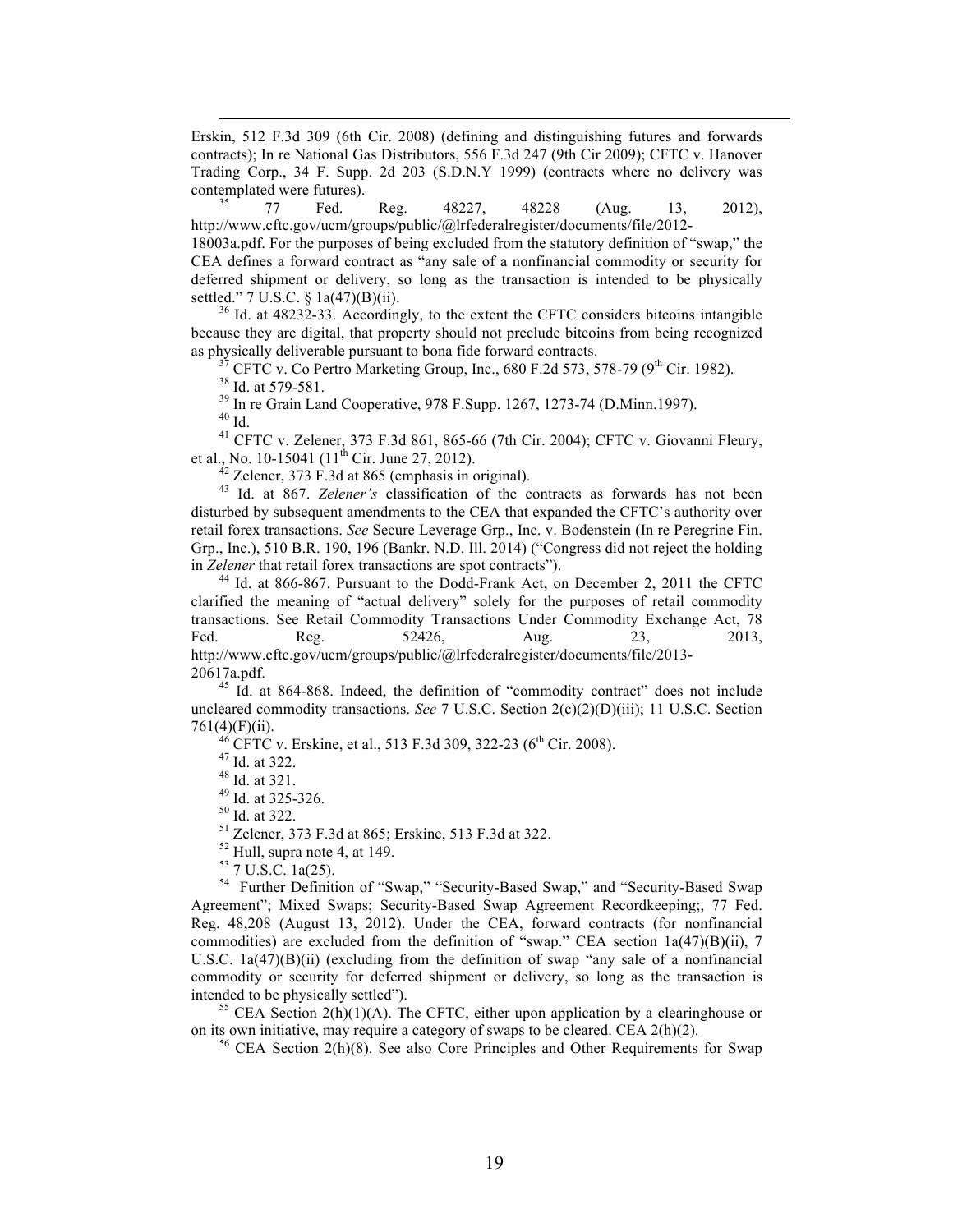Execution Facilities, 78 Fed. Reg. 33476 (June 4, 2013), http://www.cftc.gov/ucm/groups/public/@lrfederalregister/documents/file/2013-

12242a.pdf. The process of making a swap available to trade is subject to regulation. See CFTC, Process for a Designated Contract Market or Swap Execution Facility To Make a Swap Available to Trade, Swap Transaction Compliance and Implementation Schedule, and Trade Execution Requirement Under the Commodity Exchange Act, 78 Fed. Reg.  $33606$  (June 4, 2013), http://www.cftc.gov/ucm/groups/public/@lrfederalregister/documents/file/2013-

12250a.pdf.<br><sup>57</sup> Proposed Rule, 76 FR 23732 (April 28, 2011), Margin Requirements for Uncleared Swaps for Swap Dealers and Major Swap Participants, http://www.cftc.gov/ucm/groups/public/@lrfederalregister/documents/file/2011-9598a.pdf; Protection of Collateral of Counterparties to Uncleared Swaps; Treatment of Securities in a Portfolio Margining Account in a Commodity Broker Bankruptcy, 78 FR 66621 (Nov. 6, 2013), http://www.cftc.gov/ucm/groups/public/@lrfederalregister/documents/file/2013- 26479a.pdf<br><sup>58</sup> CEA Section 1a(50), 7 U.S.C. 1a(50).<br><sup>59</sup> Core Principles and Other Requirements for Swap Execution Facilities, 78 Fed. Reg.

 $33476,$  June  $4,$  2013 http://www.cftc.gov/ucm/groups/public/@lrfederalregister/documents/file/2013-

 $\overline{a}$ 

12242a.pdf.<br><sup>60</sup> For a discussion of the different types of swaps trading platforms see IOSCO, Report on Trading of OTC Derivatives 29-33 (2011), http://www.iosco.org/library/pubdocs/pdf/IOSCOPD345.pdf.<br><sup>61</sup> CEA Section 2(e).<br><sup>62</sup> Further Definition of "Swap Dealer," "Security-Based Swap Dealer," "Major Swap

Participant," "Major Security-Based Swap Participant" and "Eligible Contract Participant;"<br>Final Rules, 77 Fed. Reg. 30,596 May 23, 2012).

 $^{63}$  76 Fed. Reg. 43,851 (July 22, 2011) (large trader reporting).<br><sup>64</sup> CEA Section 2(h)(7)(A), CFTC Rule 50.50. See also 77 Fed. Reg. 42,560, 42,590 (July 19, 2012). End-users must comply with certain reporting requirements. Id. <sup>64</sup> Melissa Jurgens, Clearing Exemption for Swaps Between Certain Affiliated Entities,

17 CFR Part 50, RIN 3038-AD47 (April 1, 2013) http://www.cftc.gov/ucm/groups/public/@newsroom/documents/file/federalregister040113.

pdf. 65 CFTC Regulations §180.1-180.2; see also 76 Fed. Reg. 41,398 (July 14, 2011).<br><sup>66</sup> Sauntia S. Warfield, Clearing Requirement Determination Under Section 2(h) of the CEA, 17 CFR Parts 39 and 50, RIN 3038-AD86 (November 29, 2012) http://www.cftc.gov/ucm/groups/public/@newsroom/documents/file/federalregister112812. pdf.

<sup>67</sup> Id. at 13.<br><sup>68</sup> CEA 1a(47)(E).<br><sup>69</sup> 77 Fed. Reg. 69,694 (Nov. 20, 2012).<br><sup>71</sup> IOSCO, Report on Trading of OTC Derivatives 22-29 (2011), http://www.iosco.org/library/pubdocs/pdf/IOSCOPD345.pdf.<br><sup>72</sup> There may be some ambiguity as to whether the intent to or actual exchange of

physical currencies is required to qualify as an exempt FX swap or forward. See Andrew Kross, Foreign Exchange Forwards (a/k/a "Currency" or "FX" Forwards) as Swaps: The Half-Time Report (Mutual Funds, Hedge Funds, ETFs and Fund Advisers - THIS IS IMPORTANT), The Swap Report, Aug. 7, 2012, http://www.theswapreport.com/2012/08/articles/dodd-frank-reforms-1/foreign-exchange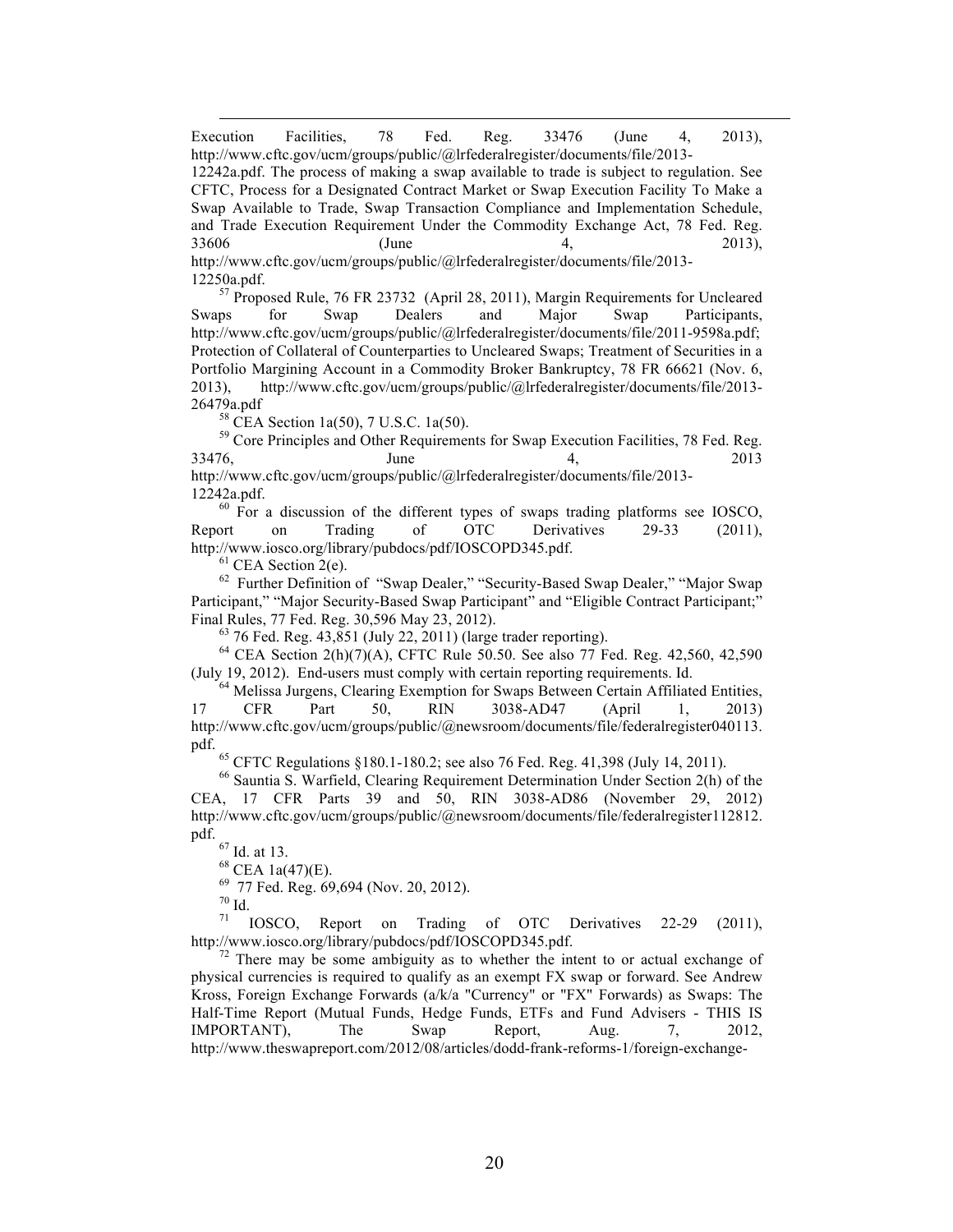forwards-aka-currency-or-fx-forwards-as-swaps-the-halftime-report-mutual-funds-hedgefunds-etfs-and-fund-advisers-this-is-important/.<br><sup>73</sup> 7 U.S.C. § 1a(47)(B)(ii).<br><sup>74</sup> See 17 CFR 50.50(c)(i)(F) (recognizing that "a swap is used to hedge or mitigate

 $\overline{a}$ 

commercial risk if" such swap reduces "risks in the conduct and management of a commercial enterprise" from "[a]ny fluctuation in interest, currency, or foreign exchange rate exposures arising from a person's current or anticipated assets or liabilities").

<sup>75</sup> Hull, supra note 4, at 6.<br><sup>76</sup> CEA Section 1a(47)(A)(i), 7 U.S.C. 1a(47)(A)(i). The definition of "swap" excludes options on futures (which must be traded on a designated contract market). CEA section  $1a(47)(B)(i)$ , 7 U.S.C.  $1a(47)(B)(i)$ . Options on securities are regulated by the securities

laws.<br><sup>77</sup> Commodity Options, 77 Fed. Reg. 25320, 25325 (April 27, 2012), ("commodity" options will be permitted to transact subject to the same rules applicable to any other swap"), 17 CFR Parts 3, 32, and 33, 77 F.R. 82 (April 27, 2012), http://www.cftc.gov/ucm/groups/public/@lrfederalregister/documents/file/2012-9888a.pdf. *See also* Commodity Options, Final Rule and Interim Final Rule, 77 Fed. Reg. 25320 (CFTC Apr. 27 2012) (regulating commodity options dealers).<br>
Commodity Options, 77 Fed. Reg. at 25326,

http://www.cftc.gov/ucm/groups/public/@lrfederalregister/documents/file/2012-9888a.pdf. These exempt "trade options" are still subject to CFTC rules regarding recordkeeping, reporting, anti-fraud, and anti-manipulation. Id. at 25326-25328. Other exempt commodity options include those embedded in forward contracts. See CFTC Division of Market Oversight Responds to Frequently Asked Questions Regarding Commodity Options, (September 30, 2012), https://forms.cftc.gov/\_layouts/TradeOptions/Docs/TradeOptionsFAQ.pdf.

<sup>79</sup> Jon Matonis, Inching Towards Bitcoin Derivatives, Coindesk, May 27, 2014.<br><sup>80</sup> The ICBIT.se website FAQ directs to a Bitcointalk forum post. See: Super T, \*Unofficial\* ICBIT (BTC Futures Trading) – Help & FAQ's, Bitcointalk.org forum post, April 1, 2013, accessed February 11, 2014, https://bitcointalk.org/index.php?topic=164255.0.t<br>
<sup>81</sup> See https://icbit.se/BUJ4.<br>
<sup>82</sup> About ICBIT Derivatives Market, https://icbit.se/futures.<br>
<sup>83</sup> See https://bitcointalk.org/index.php?topic=164255.msg1717099#msg171

(2014.09.11), available at http://www.teraexchange.com/news/TeraExchange%20- %2040.2%20Filing%20-%202014-25%20Listing%20of%20USD-

Bitcoin%20Swap%282014.09.11%29.pdf.<br><sup>88</sup> See Bitfinex, Features, TR Swap, https://www.bitfinex.com/pages/features#swap .<br><sup>89</sup> See, e.g., Ruth Reader, SolidX Raises \$3M to grow its Bitcoin swaps business, Tech

Crunch, Oct. 6, 2014.<br><sup>90</sup> Danny Bradbury, BTC.SX revives bitcoin margin trades, CoinDesk, May 23, 2013,<br>http://www.coindesk.com/btc-sx-revives-bitcoin-margin-trades/

<sup>91</sup> FAQ, BTC.sx support, accessed March 26, 2014, https://btc.sx/about/faq. <sup>92</sup> For example, let's say a user wanted to bet 1/100th of a Bitcoin that the price of Bitcoin will increase over the next day. To take this position, the user must have the proper deposit amount in their BTC.sx wallet to cover the trade and function as a de facto guaranteed stop loss order. Let's say this deposit amount is 1.5 BTC in this example. The user communicates to BTC.sx that she wants to bet 0.01 BTC on this position and BTC.sx